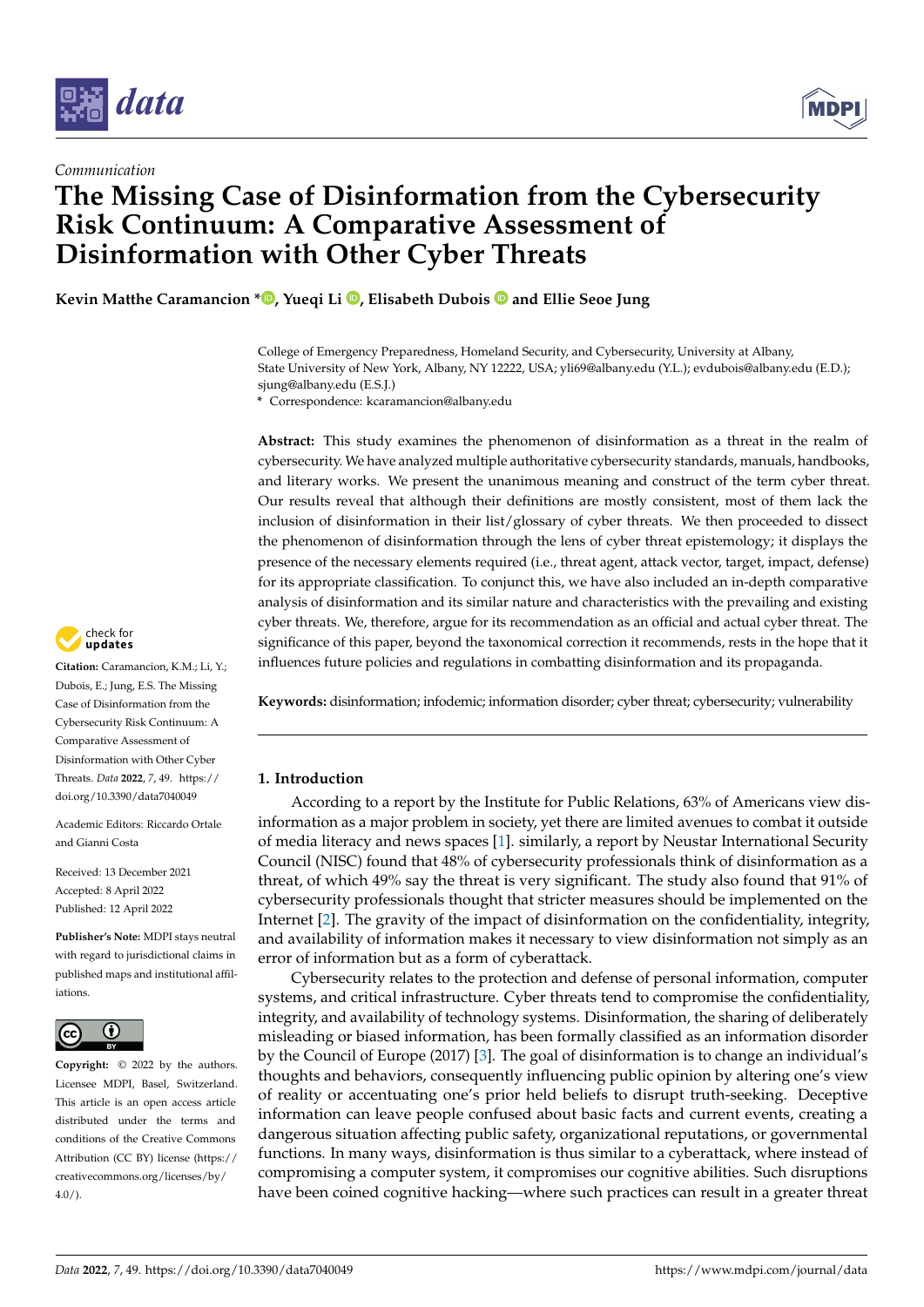than a cyberattack on critical infrastructure [\[4\]](#page-15-3). The damage caused by disinformation can be challenging to repair, as people form opinions based on cognitive and confirmation biases. The deceptive nature of disinformation is further accentuated by economic pressures and advertisement-centric models that incentivize disinformation to overload information channels, often drowning the truth. Just as technology and social media expansion increase cybersecurity risks, they exacerbate the impact of disinformation.

Disinformation is plentiful, especially in the current global climate, where much of the deceptive information has been bred or derived from conspiracy theories or political or group ideologies. Here are a few examples of disinformation:

During the 2016 Presidential Campaign, Donald Trump tweeted U.S. crime statistics that stated that the proportion of whites killed by whites was 16% and of whites killed by Blacks was 81%, while in reality, the numbers were reversed, seeing that only about 16% of whites were killed by Blacks [\[5\]](#page-15-4).

Jayda Fransen, Deputy Leader of Britain First, an ultranationalist hate group, tweeted a video with the caption: "Muslim migrant beats up Dutch boy on crutches!" Then-President Trump retweeted the video, yet soon after, the Netherlands Embassy retweeted with "Facts do matter. The perpetrator of the violent act in this video was born and raised in the Netherlands ... "[\[5\]](#page-15-4).

Natural News, a site commonly dealing in conspiracy theories, headlined that "Vaccines containing mercury are "medical genocide" that target black communities to damage their babies". By mirroring truthful news articles via seemingly realistic external hyperlinks, they seek to sway public opinion [\[5\]](#page-15-4).

The Seattle Tribune, a fake news site machining a legitimate news site, shared a fake story about an "Idaho mother sentenced to prison for breastfeeding". This story continues to be shared on social media and sways the discussion around breastfeeding in public [\[5\]](#page-15-4).

Disinformation campaigns have promoted false narratives that 5G technology suppresses immune systems and that 5G spectrum bands spread COVID-19 [\[6\]](#page-15-5).

During the early days of the pandemic, false claims were being raised that the National Guard Bureau, of which there is no such entity, would be supporting nationwide quarantines [\[6\]](#page-15-5).

False information about COVID-19 treatments are still being circulated on social media, many of which present harmful suggestions such as drinking bleach or that "illicit drug activity can "cure" the virus." [\[6\]](#page-15-5).

The questions one must ask are: Does disinformation compromise cognitive reasoning? If so, is it similar to other cybersecurity threats that may cause harm to an organization or harm public health, specific groups, or public order?

Disinformation and similar information disorders are seldom included in the list of recognized cybersecurity threats in the manuals and appendices of standardizing organizations [\[7\]](#page-15-6) (National Academies of Sciences, Engineering, and Medicine, 2015). Stemming from Caramancion (2020) [\[8\]](#page-15-7), such exclusion coupled with the increasing use of disinformation campaigns warrant the classification of disinformation as a cybersecurity threat. To properly counteract disinformation, we must treat it as a cybersecurity issue—where experts have successfully understood, mitigated, and defended against malicious threats caused by phishing, viruses, advanced persistent threats, and other issues. Only recently, in the latest report by ENISA, have disinformation and misinformation been identified as one of the 8 cybersecurity threat categories [\[9\]](#page-16-0).

The literary contribution of this paper is through its investigation of whether disinformation should be included as part of the international cybersecurity risk continuum. This study critically analyzes cybersecurity industry standards and conducts a comparative assessment of common cybersecurity risks. In doing so, we argue that disinformation is not only a critical threat missing from industry standards; in many ways, entities face greater risks along the risk continuum by not understanding the role of disinformation in risk management. This argument places disinformation as a cybersecurity risk, where deceptive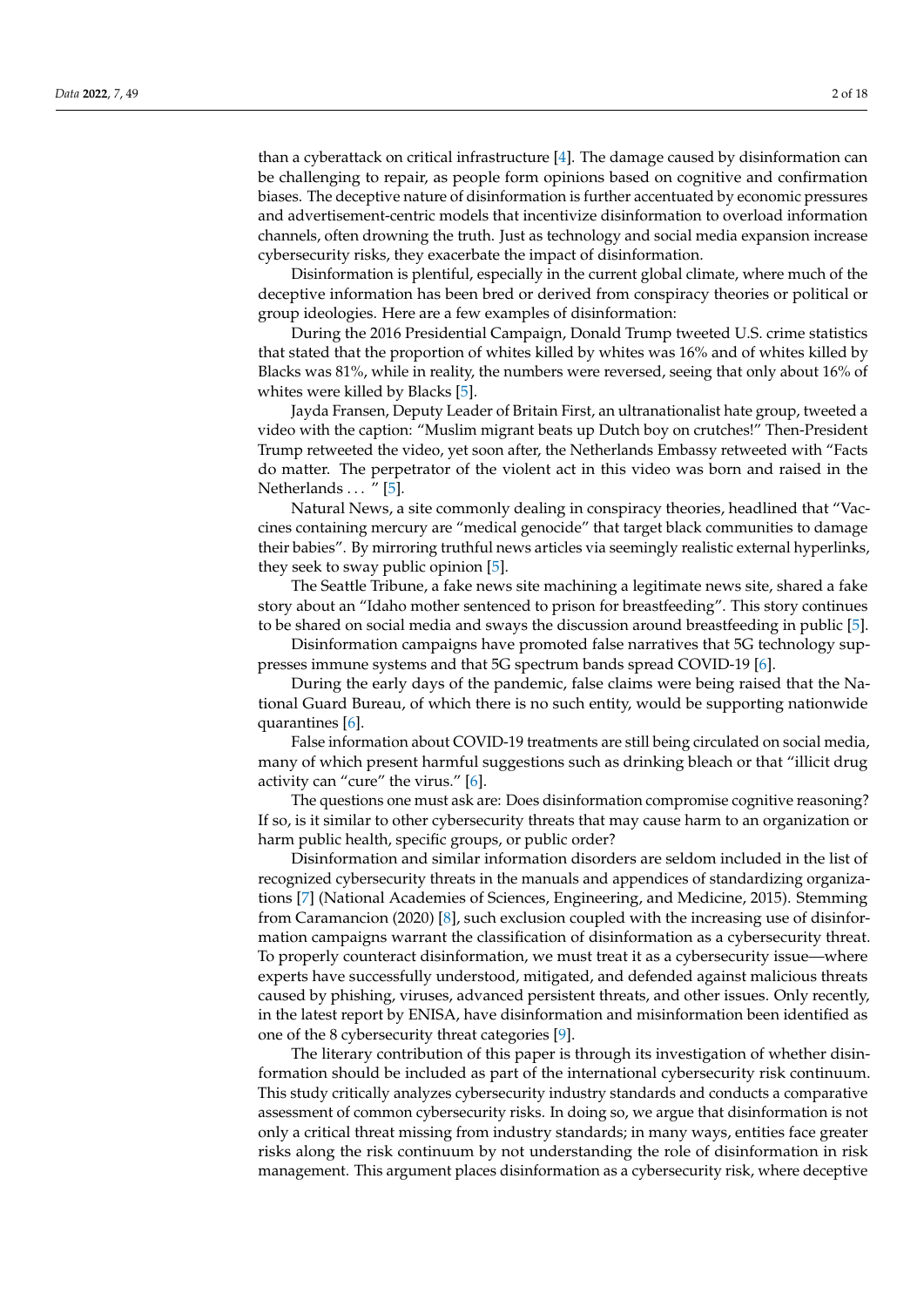information exploits psychological vulnerability, builds off biases, and comprises logical reasoning leading to cognitive discrepancies, much like current cybersecurity threats.

The practical contribution of this paper rests in the discussion that it provides to integrate disinformation into industry standards and the cybersecurity risk continuum to ensure both a technical and human approach to cybersecurity to respond to the increased reliance on technology. This paper aims to better inform academics and practitioners by establishing a novel approach to studying and conducting risk management of cybersecurity threats in the information era.

#### **2. Literary Background**

#### *2.1. Disinformation vs. Other Information Disorders*

Fake news, as a phenomenon, has been widely misrepresented. The very definition of fake news has been disputed due to the varying nature of its account [\[10\]](#page-16-1). The Council of Europe (2017) has promulgated the concept of information disorders with regards to the phenomenon of fake news. Information disorders are defined as polluters of the information environment. These include but are not exhaustively limited to information presenting itself as deceptive content and hate speech usually fueled by radicalism in beliefs and political positions [\[3\]](#page-15-2).

Information disorders are further divided into three types, (1) misinformation, (2) disinformation, and (3) malinformation. The common end result of the first two types is deception. The only distinguishing characteristic between them is the prong of intent in the act itself [\[11\]](#page-16-2). The former lacks the intent of the creators and spreaders [\[12\]](#page-16-3) and often occurs by accident due to outdated information, mistranslations, and misapplications, whereas the latter is usually grounded in computational propaganda carefully engineered to explicitly deceive in a broader, more public scope [\[13\]](#page-16-4). Malinformation, on the other hand, lacks the resulting deception from the two types of information disorders but is characterized by similarity with disinformation, in that they both mean harm. Forms of malinformation include hate speech, the promotion of violence, and leaks. Malinformation, however, lacks the particular effect of deception since it typically has no associated legitimacy in its forms.

From these underpinnings, it can be inferred that the two distinguishing elements of disinformation from the other types of information disorders are its (1) intentional deception and (2) the harm it intends to produce [\[8\]](#page-15-7). With regard to the context of being a threat in digital spaces, disinformation's uniqueness is its very form of falsehood, its disguise as legitimate news headlines and information [\[8\]](#page-15-7). This phenomenon as a threat is further amplified by increasing its reach through sophisticated technologies, making it appear as highly believable content through the careful engineering of its components, such as words in headlines and exceptional alterations in the supporting media (photos or videos) that come with them [\[11\]](#page-16-2).

#### *2.2. An Overview of Cyber Threats*

Cyber threats were categorized as I.T. issues in the past. As cyberattacks have evolved rapidly and caused increasing damage to organizations and society in recent decades, business leaders have started to recognize cyber threats as an enterprise-wide risk management issue [\[14\]](#page-16-5). Today, organizations are expected to take a progressive approach to respond to cyber threats, where C-suite has a deep involvement in the designing and managing of security measures, advanced technologies are employed, and ongoing reviews of cyber risks are conducted by the I.T. team using third-party expertise [\[15\]](#page-16-6).

There have been multiple attempts to define cyber threats in the literature. The National Institute of Standards and Technology (NIST) defined cyber threats as "any circumstance or event with the potential to adversely impact organizational operations (including mission, functions, image, or reputation), organizational assets, individuals, other organizations, or the Nation through an information system via unauthorized access, destruction, disclosure, modification of information, and/or denial of service" [\[16\]](#page-16-7). NIST also released a later version of the definition of the cyber threat in NIST SP 800-160 Vol. 1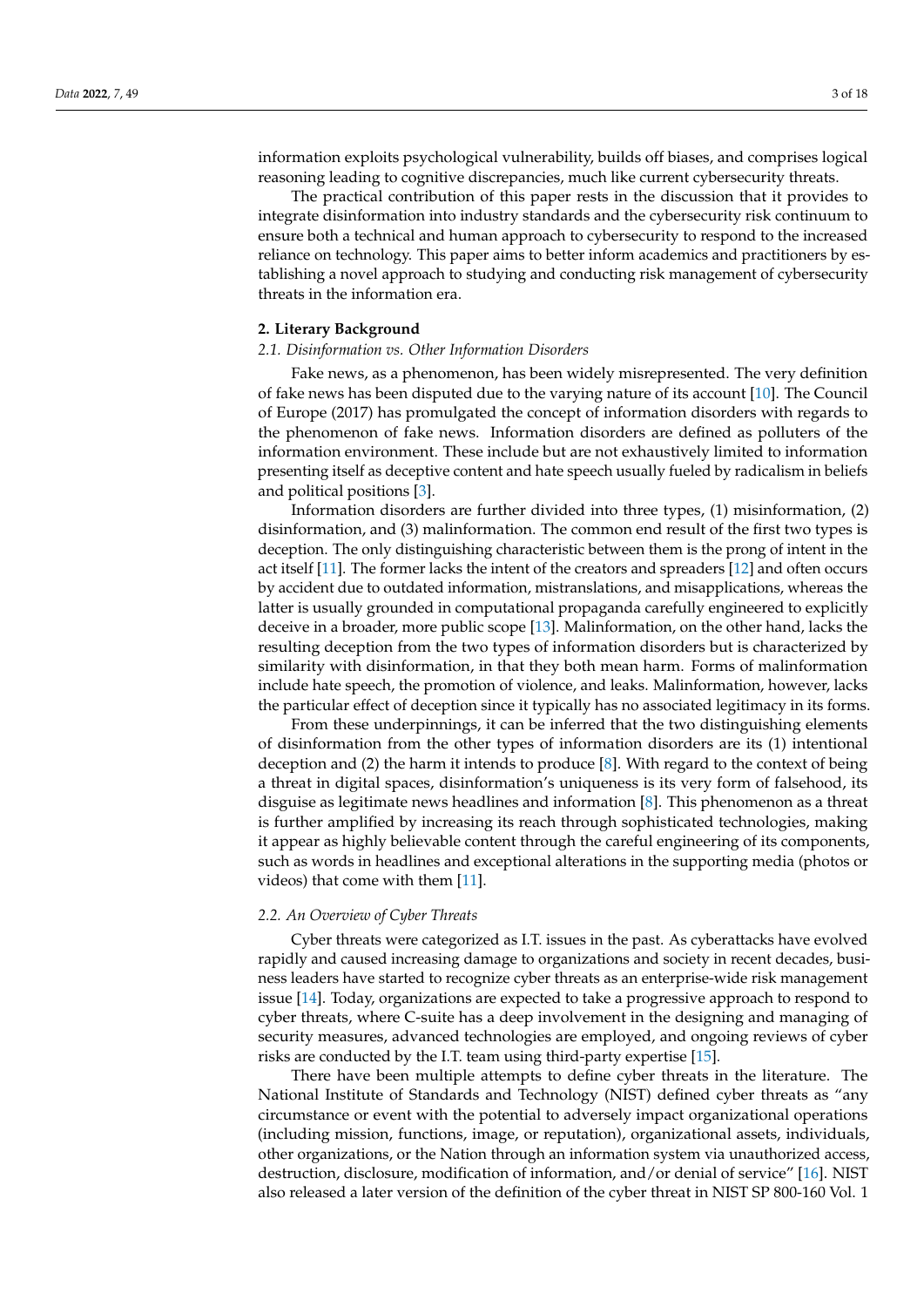and emphasizes that the basis of asset loss constitutes all forms of cybersecurity events and their associated conditions [\[17\]](#page-16-8). In addition to asset loss, the term "negative impact" was used by Brauch (2011) [\[18\]](#page-16-9) to cover both tangible losses like financial loss and intangible losses like reputation damage [\[19](#page-16-10)[,20\]](#page-16-11). A threat action can be allocated with a sophisticated level of expertise and significant resources using multiple attack vectors; NIST refers to this advanced type of cyber threat as advanced persistent threat (A.P.T.). Other than A.P.T., researchers have also recognized a variety of new generation threats, such as polymorphic threats, zero-day threats, composite threats, and others [\[21\]](#page-16-12).

Cyber threats can cause huge losses to the market and to individual organizations. So far, a cybersecurity breach can result in a 21,659 USD recovery expense to an organization, on average [\[22\]](#page-16-13), and a drop in its stock price [\[23](#page-16-14)[–25\]](#page-16-15). Among all the security breaches reported in Verizon's 2021 Data Breach Investigations Report (DBIR) [\[22\]](#page-16-13), 85% involved a human element, while 61% involved credentials. External attackers consist of mainly state-sponsored groups of geopolitical interest, hacktivists aiming to denounce the activities of target organizations, cybercriminals motivated by financial gains, and some cyberterrorists [\[26\]](#page-16-16). Consistent with findings from previous years, the threat actors are mainly external individuals and organizations, while financial gains motivate most of the cyberattacks [\[27](#page-16-17)[,28\]](#page-16-18).

Phishing, social engineering, web application attacks, denial of service (DoS), malware, and ransomware are the most prevalent threat actions in recent years [\[22](#page-16-13)[,29](#page-16-19)[,30\]](#page-16-20). Phishing occurs when an attacker attempts to fraudulently obtain sensitive information from a user by disguising as a trustworthy entity [\[31\]](#page-16-21). Social engineering is a threat that relies on human interaction, in which a social engineer manipulates the victim into giving sensitive information [\[32\]](#page-16-22). Malware is a file or a program that is intended to damage the computer system; examples include computer worms, viruses, Trojan horses, and spyware [\[30\]](#page-16-20). Ransomware is also an example of malware, in which the attacker locks the victim's computer system files and demands a payment to unlock the file [\[30\]](#page-16-20). Web application attacks usually refer to attacks with a small number of actions after the initial web application compromise [\[22\]](#page-16-13). DoS is an attack that compromises the availability of networks and systems, forbidding legitimate users to access the system [\[22\]](#page-16-13). All these threats have raised broad concerns among industries and society as a whole. Beyond the most prevalent threats, ENISA distinguished itself by detailing eight threat groups including ransomware, malware, cyptojacking, email-related threats, threats against data, threats against availability and integrity, disinformation, and non-malicious threats [\[9\]](#page-16-0). ENISA's report is one of the few that cite misinformation or disinformation at the core of cybercrime activities, which continue to increase exponentially in the wake of COVID-19.

## *2.3. The Importance and Implications of Classifying Cyber Threats*

Previous work has attempted to classify cyber threats in different ways. However, few of them have systematically highlighted the importance and the implications of cyber threat classification. The use of taxonomy is generally to gain a greater understanding of a subject; a useful taxonomy should be precise, logical, intuitive, and can be adapted to different application needs [\[33\]](#page-16-23). To manage the threats, one should first understand the threat sources and specific areas of the system that may be impacted [\[34,](#page-16-24)[35\]](#page-16-25). Therefore, threat classification is necessary because it helps individuals understand threat causes and impacts.

Despite various steps towards cybersecurity, the ultimate goal is to protect digital assets from attackers. Ref. [\[36\]](#page-16-26) argued that a completely secure solution considers more than one aspect. Classification efforts on cyber threats contribute to cybersecurity by providing key commonalities of the threats as well as variances among them, covering broad aspects including, for example, attack vectors, operational impacts, defense, informational impacts, and targets [\[37\]](#page-16-27). As suggested by Al Hwaitat (2020) [\[38\]](#page-16-28), classifying cyber threats is the major step in designing and implementing effective mitigation measures, which help entities and individuals to understand the nature of the threat and the corresponding security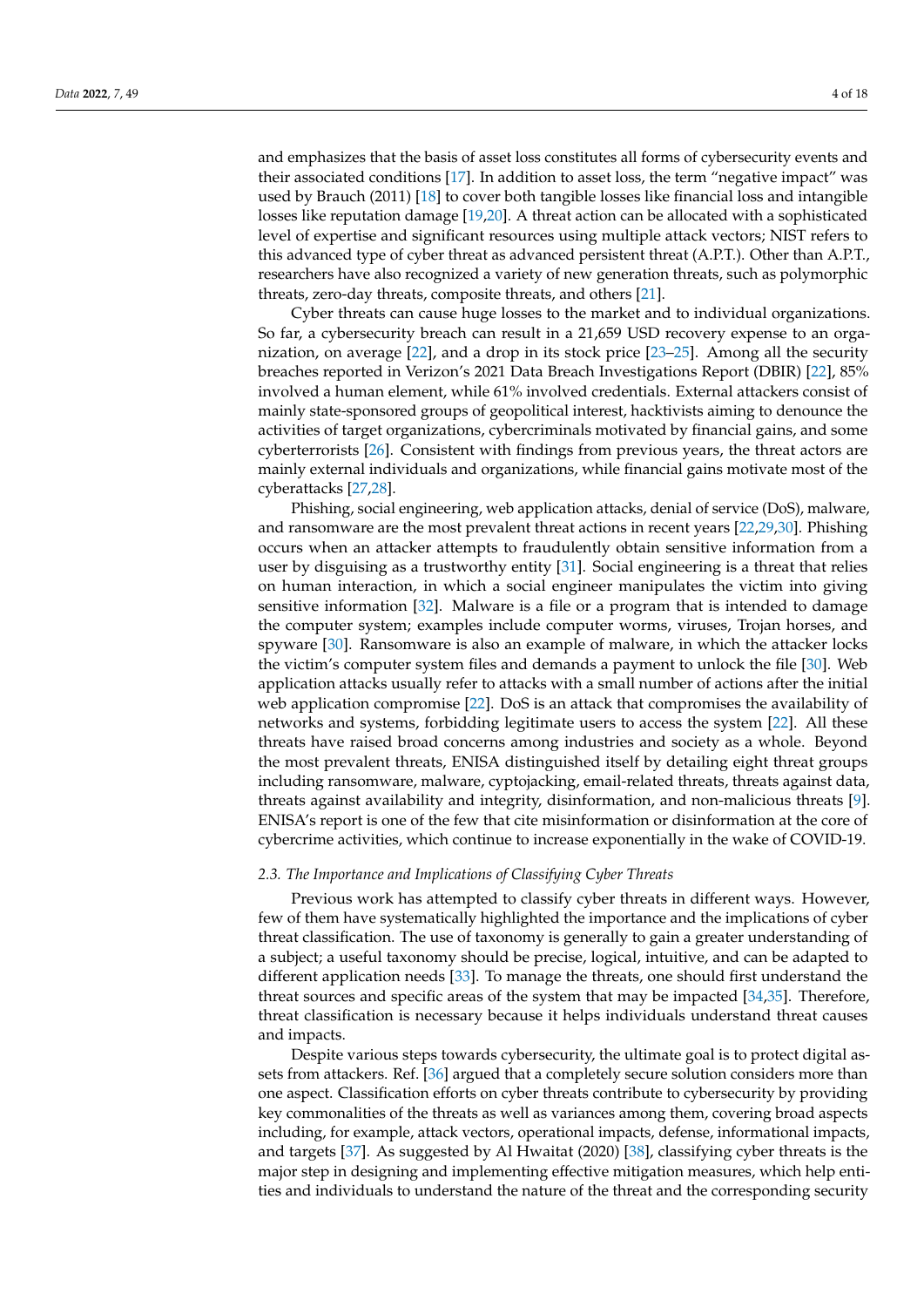procedures. Threat classification helps identify and organize cyber threats into categories so that security experts can evaluate the impact category by category and develop appropriate measures to target each categorized threat group [\[39,](#page-16-29)[40\]](#page-17-0). While the classification scheme assists the organizational defense in protecting the network, for example, by publicizing critical threat information that guides the design of defense strategies, the classification of security threats also benefits cybersecurity awareness in organizations [\[37\]](#page-16-27). Classifying different aspects of the malicious uses of a specific technology, such as artificial intelligence (A.I.), also lays a foundation for the detection of and help in predicting future threats [\[41\]](#page-17-1).

#### *2.4. Classification Criteria*

Cyber threats can be observed and classified in different ways by considering different criteria such as sources, agents, and motivations [\[33\]](#page-16-23). In fact, there have been exhaustive attempts to classify cyber threats based on different criteria. In this study, we systematically list the criteria that previous studies use in order to define a set of criteria that we are going to use for the analysis of disinformation.

In the existing literature, a majority of cyber threat classification work tends to use threat agent [\[22,](#page-16-13)[42\]](#page-17-2), attack vector [\[37](#page-16-27)[,43\]](#page-17-3), target [\[37\]](#page-16-27), impact [\[22,](#page-16-13)[37,](#page-16-27)[41](#page-17-1)[–43\]](#page-17-3), and defense [\[37,](#page-16-27)[41\]](#page-17-1). When an individual or group uses several vectors to exploit cybersecurity vulnerabilities and conducts activities harmful to an entity, the attacking individual or group is referred to as a threat agent or threat actor, and the paths the threat agent used to exploit the target's system vulnerabilities are called attack vectors, sometimes referred to as threat actions [\[22\]](#page-16-13).

The *threat agent* is a major element of a successful cyberattack. Previous work has classified cyber threats according to different characteristics of the agent. Most research tends to classify cyber threats into human threats and technological threats (e.g., [\[33](#page-16-23)[,42\]](#page-17-2)). A good example of human threats would be social engineering, while examples of technological threats can be malware or worms. The actor can also be divided into the individual type and entity type: individual actors include the abusive user, the cyber-bully, the cyber-criminal, cyber-fighter, cyber-terrorist, the hacktivist, the insider, the online social hacker, the script kiddie, and the sexually deviant user, while entity actors include organizations and states or countries [\[44\]](#page-17-4). The DBIR reports usually categorize threat agent sources as external actors and internal ones, which is consistent with the characterization of Jouini et al. [\[33\]](#page-16-23). In terms of the characteristics of the threat agent, the difference between an error and an attack is the malicious intent of the actor(s).

Different goals also differentiate among cyber threats, that is, what the threat agent wants to achieve from the cyberattack. Many typical goals have been discussed in the literature, such as creating fearful and threatening situations [\[43\]](#page-17-3), directly punishing a person [\[45\]](#page-17-5), personal satisfaction, or recompense [\[42\]](#page-17-2). As we mentioned earlier, most attackers are driven by financial gains, while some others are driven by espionage [\[22\]](#page-16-13). Therefore, another important criterion is the *motivation of attackers*, either malicious or non-malicious [\[42\]](#page-17-2).

Researchers also use different terms to describe the *target(s)*, which are the attacked hosts within the attacked entity, including the operating system, network, local computer, user, and application [\[37\]](#page-16-27). The targets are sometimes referred to as security layers (applica-tion, transport, network, data link, physical, etc.) [\[46\]](#page-17-6). Within attack vectors, some research also categorizes cyber threats based on security levels (data, access, and network) [\[46\]](#page-17-6).

The *impact*, which is usually negative, typically includes the financial loss and reputational damage of the target. Simmons et al. [\[37\]](#page-16-27) further distinguished operational impact from informational impact. In their description of the two categories of impact, operational impact refers to the effects on the daily operation of the information systems and the business, such as the inability to access systems, while the informational impact relates more to the effects on the sensitive information itself. The impacted assets can be subject to different damage based on their three attributes—confidentiality, integrity, and availability, according to the C.I.A. 31st Triad. Heartfield et al. [\[43\]](#page-17-3) focused on attack vectors and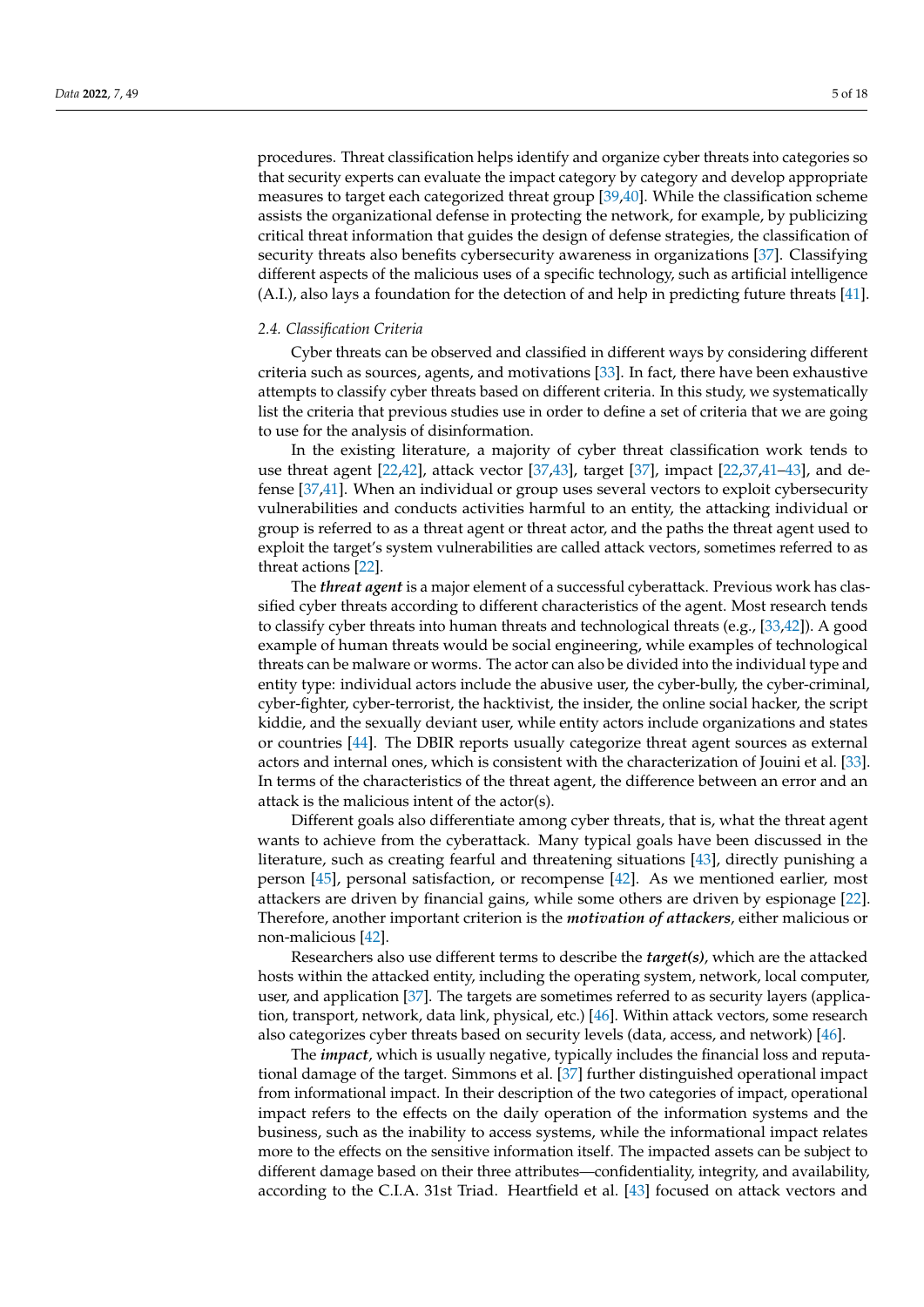the impact of cyber threats; they separately discussed the impact on systems, including physical impact and cyber impact, and the impact on individual users. In addition to the breach of physical privacy and unauthorized, incorrect, delayed, or disrupted operations, cyberattacks also harm users' experiences and emotions [\[43\]](#page-17-3).

Defense methods, including *mitigation and remediation strategies* [\[37\]](#page-16-27), are also an important source that has been used to classify different cyber threats in the recent decade. Table [1](#page-5-0) shows the classification criteria summary for the mentioned sources.

|                                      |                  |                  | <b>Threat Agent</b>    |                  | Attack           | Impact           |                | Defense          |                  |                  |
|--------------------------------------|------------------|------------------|------------------------|------------------|------------------|------------------|----------------|------------------|------------------|------------------|
|                                      | Actor            |                  | Source Motivation Goal |                  | <b>Vector</b>    | <b>Target</b>    | Systems        | <b>Users</b>     | Mitigation       | Remediation      |
| Hansman<br>and Hunt<br>(2005)        | $\boldsymbol{0}$ | $\mathbf{0}$     | $\mathbf{0}$           | $\mathbf{0}$     | $\mathbf{1}$     | $\mathbf{1}$     | $\mathbf{1}$   | $\boldsymbol{0}$ | $\boldsymbol{0}$ | $\boldsymbol{0}$ |
| Kjaerland<br>(2006)                  | $\mathbf{1}$     | $\mathbf{1}$     | $\mathbf{1}$           | $\mathbf{0}$     | $\mathbf{1}$     | $\mathbf{1}$     | $\mathbf{1}$   | $\theta$         | $\theta$         | $\theta$         |
| Simmons<br>et al., (2014)            | $\boldsymbol{0}$ | $\boldsymbol{0}$ | $\boldsymbol{0}$       | $\mathbf{0}$     | $\mathbf{1}$     | $\mathbf{1}$     | $\mathbf{1}$   | $\mathbf{1}$     | $\mathbf{1}$     | $\mathbf{1}$     |
| Jouini et al.,<br>(2014)             | $\mathbf{1}$     | $\mathbf{1}$     | $\mathbf{1}$           | $\mathbf{1}$     | $\boldsymbol{0}$ | $\mathbf{0}$     | $\mathbf{1}$   | $\theta$         | $\mathbf{0}$     | $\boldsymbol{0}$ |
| Heartfield<br>et al., (2018)         | $\boldsymbol{0}$ | $\boldsymbol{0}$ | $\boldsymbol{0}$       | $\boldsymbol{0}$ | $\mathbf{1}$     | $\boldsymbol{0}$ | $\mathbf{1}$   | $\mathbf{1}$     | 1                | $\boldsymbol{0}$ |
| Tsakalidis<br>and Vergidis<br>(2019) | $1\,$            | $\mathbf{1}$     | $\mathbf{1}$           | $\mathbf{0}$     | $\mathbf{1}$     | $\mathbf{1}$     | $\mathbf{1}$   | $\mathbf{1}$     | $\mathbf{1}$     | $\mathbf{1}$     |
| Humayun<br>et al., (2020)            | $\mathbf{1}$     | $\mathbf{0}$     | $\boldsymbol{0}$       | $\boldsymbol{0}$ | $\mathbf{1}$     | $\mathbf{1}$     | $\overline{0}$ | $\boldsymbol{0}$ | $\mathbf{1}$     | $\boldsymbol{0}$ |
| Almaiah<br>et al., (2021)            | $\theta$         | $\mathbf{1}$     | $\mathbf{1}$           | $\mathbf{1}$     | $\mathbf{1}$     | $\mathbf{1}$     | $\mathbf{1}$   | $\theta$         | $\theta$         | $\boldsymbol{0}$ |
| <b>DBIR 2021</b>                     | $\mathbf{1}$     | $\mathbf{1}$     | $\mathbf{0}$           | $\mathbf{0}$     | $\mathbf{1}$     | $\mathbf{1}$     | $\mathbf{1}$   | $\mathbf{0}$     | $\theta$         | $\theta$         |

<span id="page-5-0"></span>**Table 1.** Summary of Cyber Threat Classification Criteria.

1 = The corresponding study applies this criterion in their classification of cyber threats; 0 = The corresponding study does not apply this criterion in their classification of cyber threats.

Interestingly, there are other aspects of the criteria that researchers and institutions use to classify cyber threats. The DBIR 2021 report also discusses the cyber threats according to the timeline in terms of which breach types take the longest to discover. In the work of King et al. [\[47\]](#page-17-7), the attack pre-conditions are captured, which is defined as the presence of all the information needed for the successful undertaking of a cyberattack. In addition to the harm to systems and users proposed by Heartfield et al. [\[43\]](#page-17-3), Tsakalidis and Vergidis [\[44\]](#page-17-4) point out the inchoate harm that is inflicted by inchoate cybercrimes, i.e., the potential for harm due to incomplete cybercrimes. Moreover, recent work tends to focus on AI-based cyber threats due to the fact that the advancements in A.I. have enabled "more sophisticated, highly targeted, well-trained, and large-scale" cyberattacks [\[41\]](#page-17-1) (p. 2), such as stealthy spyware, DeepLocker, PassGAN, and others.

In this study, we analyze the threat of disinformation and how it is comparable to other known cyber threats in the aspects of the threat agent, attack vector, target, impact, and defense. The detailed criteria are presented below in Table [2;](#page-6-0) descriptions of the items with the criteria are largely based on mentioned resources.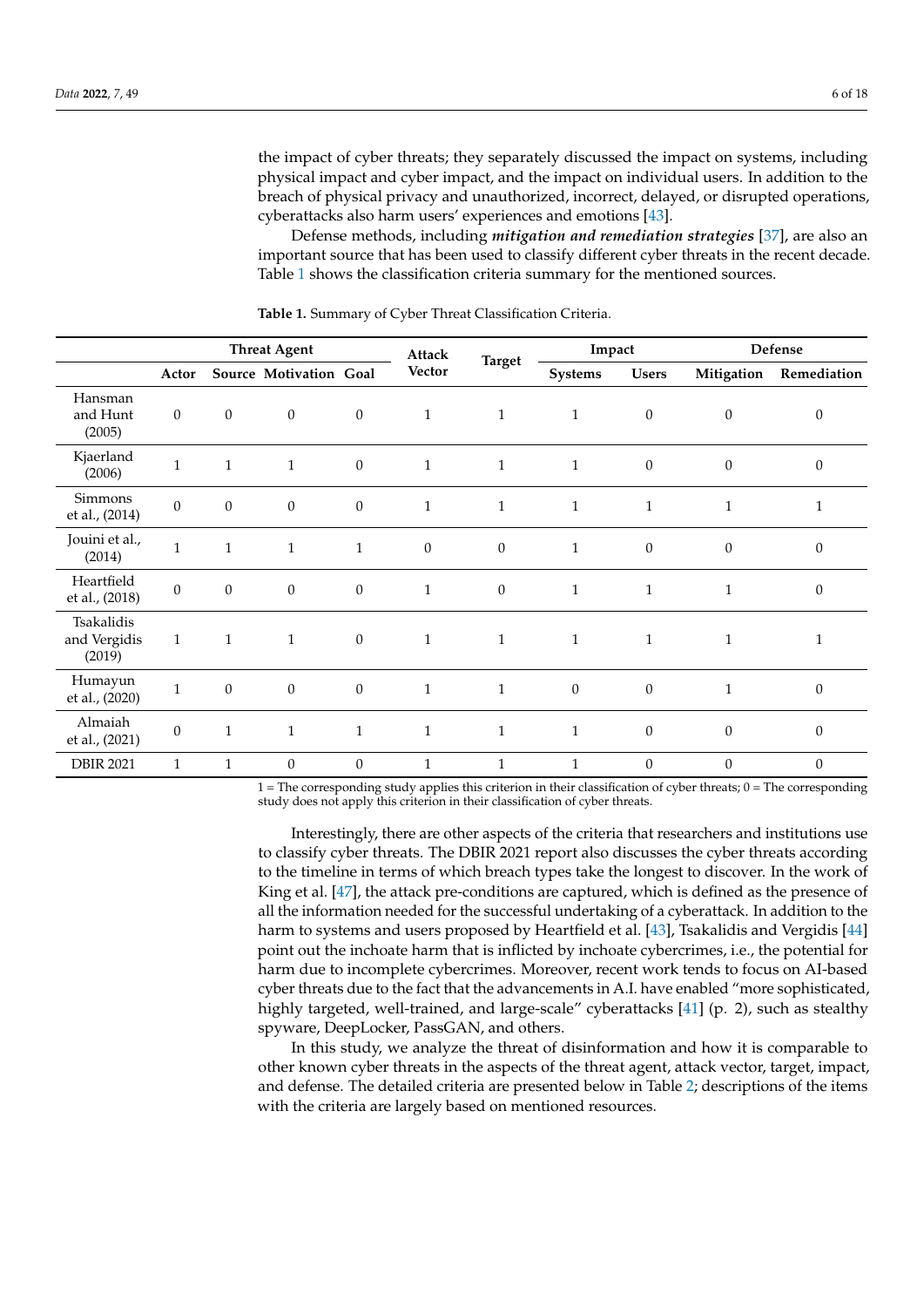| Criteria      |             | Description                                                                                                                                                                                             |  |  |  |  |
|---------------|-------------|---------------------------------------------------------------------------------------------------------------------------------------------------------------------------------------------------------|--|--|--|--|
|               | Actor       | The agents that cause threats including human and<br>technological agents; human agents can be at the<br>individual level or entity level                                                               |  |  |  |  |
| Threat Agent  | Source      | The origin of threat, either internal or external                                                                                                                                                       |  |  |  |  |
|               | Motivation  | Whether the objective of threat actors is malicious or<br>non-malicious                                                                                                                                 |  |  |  |  |
|               | Goal        | The objectives or the type of damage that the actor wants<br>to achieve out of the cyberattack                                                                                                          |  |  |  |  |
| Attack Vector |             | The path that attackers use to exploit the vulnerabilities of<br>the target                                                                                                                             |  |  |  |  |
| Target        |             | The attacked hosts within the attacked entity, sometimes<br>known as security layers, including operating system,<br>network, local computer, user, application, transport,<br>network, data link, etc. |  |  |  |  |
|               | System      | Negative impact on the target's operations and<br>information confidentiality, integrity, and availability.                                                                                             |  |  |  |  |
| Impact        | Users       | Negative impact on user assets, experience, socialization,<br>and/or emotions, etc.                                                                                                                     |  |  |  |  |
| Defense       | Mitigation  | Procedures employed prior to vulnerability exploitation<br>or during an attack to mitigate the negative impact                                                                                          |  |  |  |  |
|               | Remediation | Steps used by defenders to correct the situation prior to or<br>during an exploitation                                                                                                                  |  |  |  |  |

<span id="page-6-0"></span>**Table 2.** Analysis Criteria for Disinformation and Other Cyber Threats.

# **3. Methods**

*Overview*

In addition to the epistemological definitions presented above, we have analyzed the publicly available cybersecurity knowledge systems through manuals and literary works and compiled their definitions of a cyber threat. In their respective content, we have also examined the inclusion of the phenomenon of Disinformation in the explicitly classified threat list, including the closely related synonyms such as Fake News and Misinformation. We divided these artifacts into two categories: (1) The most recent works in Table [3](#page-7-0) and (2) the prevailing authoritative standards and manuals in Table [4.](#page-8-0)

**Table 3.** Recent Sources and Definitions of Cyber Threat.

| Source                                      | <b>Definition of Cyber Threat</b>                                                                                                                                                                                                                                                                                                      | <b>Inclusion of Disinformation</b> |
|---------------------------------------------|----------------------------------------------------------------------------------------------------------------------------------------------------------------------------------------------------------------------------------------------------------------------------------------------------------------------------------------|------------------------------------|
| Enisa Thread Landscape<br>$(2021)$ [9]      | Incidents that are usually not restricted to one<br>particular sector and in most cases affect more than<br>one of them. This is indeed true since in many cases<br>the threats manifest themselves by exploiting<br>vulnerabilities in underlying ICT systems that are<br>being used in a variety of sectors.                         | One record found                   |
| NARUC Cybersecurity Manual<br>$(2021)$ [48] | Any circumstance or event with the potential to<br>adversely impact organizational operations (including<br>mission, functions, image, or reputation), resources,<br>and other organizations through an I.T. and I.C.S. via<br>unauthorized access, destruction, disclosure,<br>modification of information, and/or denial of service. | None found                         |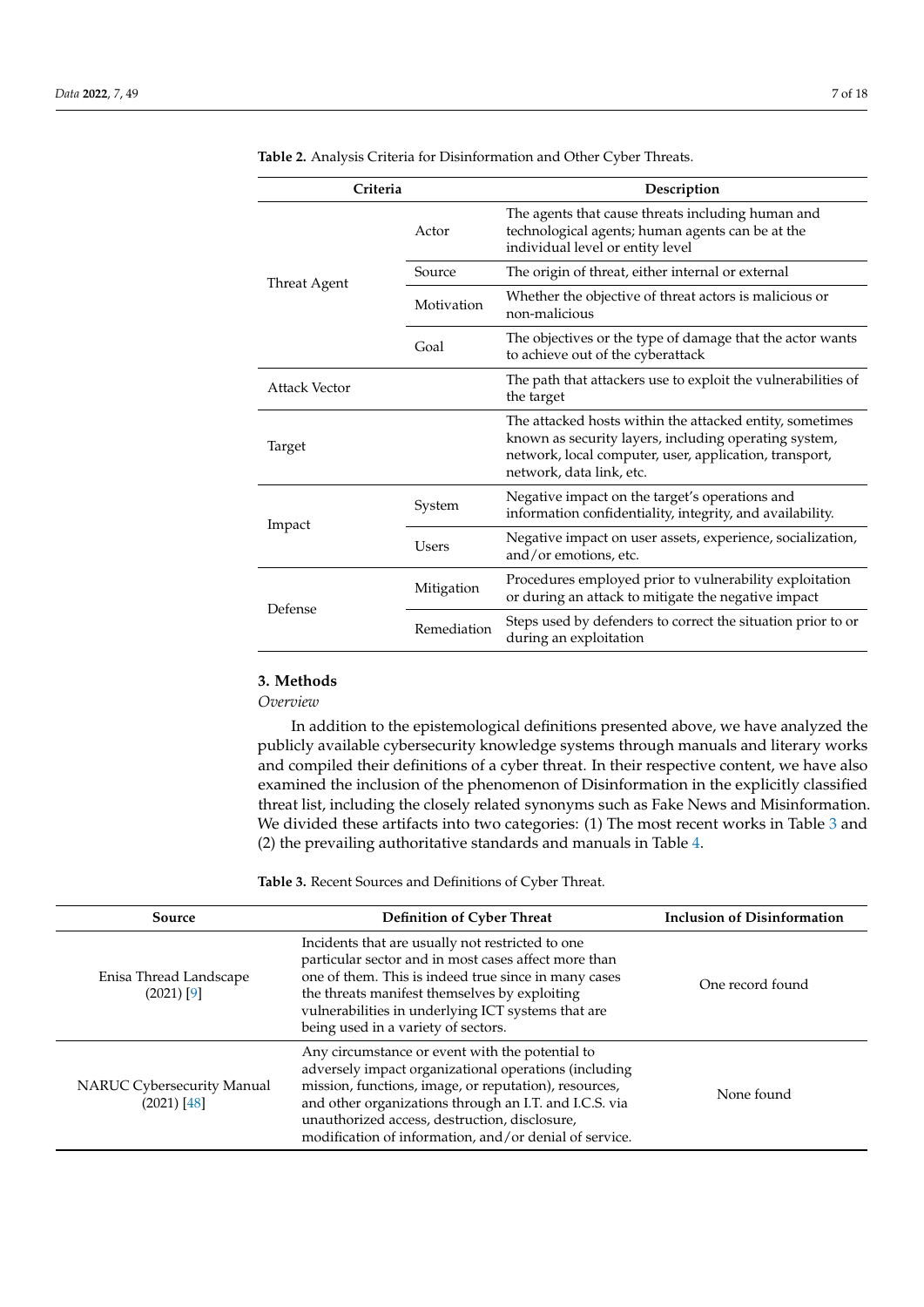| Source                                                                                                  | Definition of Cyber Threat                                                                                                                                                                                                                                                                                                                                                                                                                                                                                                                                                                                                                                                                                                    | <b>Inclusion of Disinformation</b> |
|---------------------------------------------------------------------------------------------------------|-------------------------------------------------------------------------------------------------------------------------------------------------------------------------------------------------------------------------------------------------------------------------------------------------------------------------------------------------------------------------------------------------------------------------------------------------------------------------------------------------------------------------------------------------------------------------------------------------------------------------------------------------------------------------------------------------------------------------------|------------------------------------|
| The Australian Cyber Security<br>Centre (ACSC)'s Information<br>Security Manual (I.S.M.) (2021) [49]    | Any circumstance or event with the potential to harm<br>systems or data.                                                                                                                                                                                                                                                                                                                                                                                                                                                                                                                                                                                                                                                      | None found                         |
| Canadian Centre for<br>Cybersecurity's an Introduction to<br>The Cyberthreat<br>Environment (2021) [50] | An activity intended to compromise the security of an<br>information system by altering the availability,<br>integrity, or confidentiality of a system or the<br>information it contains.                                                                                                                                                                                                                                                                                                                                                                                                                                                                                                                                     | None found                         |
| CyBOK: The Cyber Security Body<br>of Knowledge v1.1 (2021) [51]                                         | An individual, event, or action that has the capability<br>to exploit a vulnerability. Threats are also<br>socio-technical and could include hackers, disgruntled<br>or poorly trained employees, poorly designed<br>software, a poorly articulated or understood<br>operational process, etc. To give a concrete example<br>that differentiates vulnerabilities from threats-a<br>software interface has a vulnerability in that malicious<br>input could cause the software to behave in an<br>undesirable manner (e.g., delete tables from a<br>database on the system), while the threat is an action<br>or event that exploits the vulnerability (e.g., the hacker<br>who introduces the malicious input to the system). | One record found                   |
| FFIEC Information Technology<br><b>Examination Handbook</b><br>Information Security (2021) [52]         | An internal or external circumstance, event, action,<br>occurrence, or person with the potential to exploit<br>technology-based vulnerabilities and to adversely<br>impact (create adverse consequences for)<br>organizational operations, organizational assets<br>(including information and information systems),<br>individuals, other organizations, or society.                                                                                                                                                                                                                                                                                                                                                         | None found                         |

<span id="page-7-0"></span>**Table 3.** *Cont.*

**Table 4.** Authoritative Sources and Definitions of Cyber Threat.

| Source                                                          | <b>Definition of Cyber Threat</b>                                                                                                                                                                                                                                                                                                                                                      | <b>Inclusion of Disinformation</b> |
|-----------------------------------------------------------------|----------------------------------------------------------------------------------------------------------------------------------------------------------------------------------------------------------------------------------------------------------------------------------------------------------------------------------------------------------------------------------------|------------------------------------|
| Cybersecurity and Infrastructure Security<br>Agency (CISA) [53] | A circumstance or event that has or indicates<br>the potential to exploit vulnerabilities and to<br>adversely impact (create adverse<br>consequences for) organizational operations,<br>organizational assets (including information<br>and information systems), individuals, other<br>organizations, or society.                                                                     | None found                         |
| Committee on National Security Systems<br>$(CNSS)$ [54]         | Any circumstance or event with the potential<br>to adversely impact organizational<br>operations (including mission, functions,<br>image, or reputation), organizational assets,<br>individuals, other organizations, or the<br>Nation through an information system via<br>unauthorized access, destruction, disclosure,<br>modification of information, and/or denial<br>of service. | None found                         |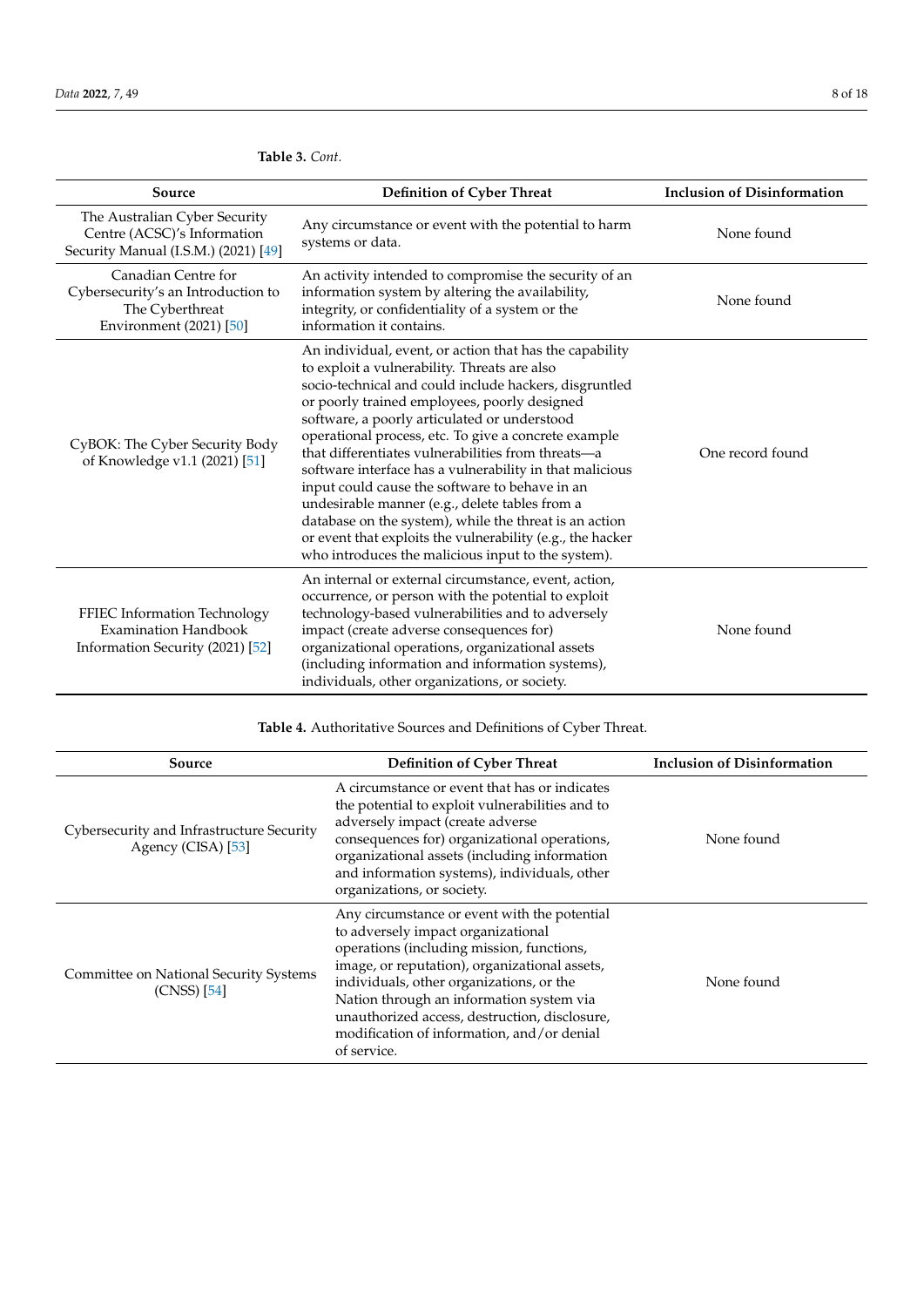| Source                                                            | Definition of Cyber Threat                                                                                                                                                                                                                                                                                                                                                             | <b>Inclusion of Disinformation</b> |
|-------------------------------------------------------------------|----------------------------------------------------------------------------------------------------------------------------------------------------------------------------------------------------------------------------------------------------------------------------------------------------------------------------------------------------------------------------------------|------------------------------------|
| National Institute of Standards and<br>Technology (NIST) [55]     | Any circumstance or event with the potential<br>to adversely impact organizational<br>operations (including mission, functions,<br>image, or reputation), organizational assets,<br>individuals, other organizations, or the<br>Nation through an information system via<br>unauthorized access, destruction, disclosure,<br>modification of information, and/or denial<br>of service. | None found                         |
| United States Department of Homeland<br>Security [56]             | Indication of potential harm to life,<br>information, operations, the environment,<br>and/or property may be a natural or<br>human-created occurrence and includes<br>capabilities, intentions, and attack methods<br>of adversaries used to exploit circumstances<br>or occurrences with the intent to cause harm.                                                                    | None found                         |
| Escal Institute of Advanced Technologies<br>(SANS Institute) [57] | A potential for violation of security, which<br>exists when there is a circumstance,<br>capability, action, or event that could breach<br>security and cause harm.                                                                                                                                                                                                                     | None found                         |
| Information Systems Audit and Control<br>Association (ISACA) [58] | Anything (e.g., object, substance, human)<br>that is capable of acting against an asset in a<br>manner that can result in harm.                                                                                                                                                                                                                                                        | None found                         |
| Internet Engineering Task Force<br>(IETF) [59]                    | A potential for violation of security, which<br>exists when there is an entity, circumstance,<br>capability, action, or event that could cause<br>harm. Any circumstance or event with the<br>potential to adversely affect a system through<br>unauthorized access, destruction, disclosure,<br>or modification of data, or denial of service.                                        | None found                         |

<span id="page-8-0"></span>**Table 4.** *Cont.*

# **4. Results and Analyses**

Using the most recent and authoritative sources discussed above, we coded and analyzed the main cyber threat vectors. Based on the findings in previous tables, we discuss how disinformation makes sense to be included alongside the commonly referenced cyber threats in Table [5.](#page-12-0)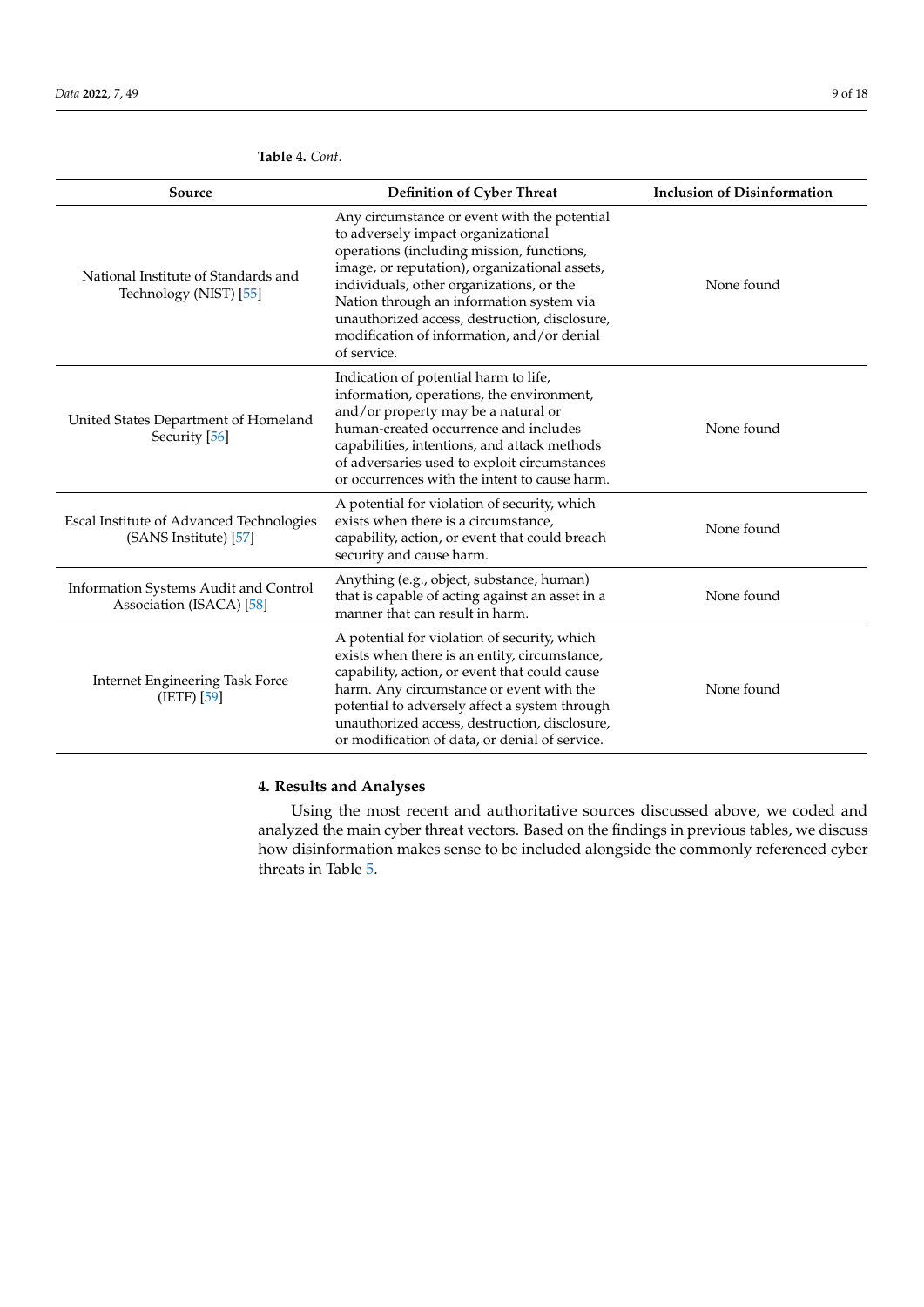| <b>Threats</b>        | <b>Threat Agent</b>                                                                                                                             |                                                                     |                                                                                                                             |                                                                                                                      | <b>Target Layer(s)</b>                                                                           |                          | Impact                                                                                 |                                                                                                                                                  | Defense                                                                                                                                                                                                                                                                              |                                                                                                                                                                                                                                                        |  |
|-----------------------|-------------------------------------------------------------------------------------------------------------------------------------------------|---------------------------------------------------------------------|-----------------------------------------------------------------------------------------------------------------------------|----------------------------------------------------------------------------------------------------------------------|--------------------------------------------------------------------------------------------------|--------------------------|----------------------------------------------------------------------------------------|--------------------------------------------------------------------------------------------------------------------------------------------------|--------------------------------------------------------------------------------------------------------------------------------------------------------------------------------------------------------------------------------------------------------------------------------------|--------------------------------------------------------------------------------------------------------------------------------------------------------------------------------------------------------------------------------------------------------|--|
|                       | Actor                                                                                                                                           | Source                                                              | Motivation                                                                                                                  | Goal                                                                                                                 | <b>Attack Vector</b>                                                                             | from OSI                 | System                                                                                 | <b>Users</b>                                                                                                                                     | Mitigation                                                                                                                                                                                                                                                                           | Remediation                                                                                                                                                                                                                                            |  |
| Disinformation        | States, ad-<br>versarial<br>networks                                                                                                            | Internal<br>or<br>external                                          | Radicalism,<br>interfer-<br>ence in<br>elections,<br>cyberwar-<br>fare                                                      | Shape<br>public<br>percep-<br>tion                                                                                   | Advertisements,<br>web searches, social<br>networking<br>platforms                               | Application              | Reputational<br>and economic<br>damage;<br>systemic<br>deception                       | Negative<br>user psycho-<br>logical<br>effects, social<br>conflicts                                                                              | Fake news<br>detection, astroturf<br>(bots) removal                                                                                                                                                                                                                                  | Public awareness on<br>proper user<br>recognition of content<br>legitimacy                                                                                                                                                                             |  |
| Phishing              | Nation-<br>state<br>attackers,<br>criminal<br>organiza-<br>tions                                                                                | External                                                            | Financial<br>gain, trade<br>secrets,<br>social and<br>political<br>reasons, a<br>competi-<br>tor's loss<br>of<br>reputation | Impersonate<br>victims<br>and<br>access<br>impor-<br>tant<br>online<br>accounts                                      | Fake emails, fake<br>SMS or instant<br>messages, and fake<br>websites that may<br>look authentic | Application              | Disruption of<br>system<br>operations;<br>alter, damage,<br>steal, or<br>disrupt data  | Identity<br>theft;<br>loss of<br>money,<br>intellectual<br>property and<br>customers;<br>reputational<br>damage;<br>heavy<br>regulatory<br>fines | Security measures<br>deployed by<br>modern browsers<br>(blacklists and<br>visual indicators)<br>that highlight the<br>top-level domain of<br>a URL;<br>anti-phishing<br>training; and public<br>awareness<br>campaigns that<br>sensitize and teach<br>users to spot<br>phishing URLs | Strong firewall and<br>IPS protection on the<br>network perimeter;<br>strengthen password<br>policies;<br>monitor all database<br>access                                                                                                               |  |
| Social<br>engineering | Largely<br>nation-<br>states,<br>cybercrim-<br>inals and<br>criminal<br>organiza-<br>tions,<br>some<br>hacktivists,<br>or even in-<br>dividuals | External<br>$(in-$<br>vaders)<br>or<br>internal<br>(sabo-<br>teurs) | Financial<br>gain, trade<br>secrets,<br>social and<br>political<br>reasons, a<br>competi-<br>tor's loss<br>of<br>reputation | Trick<br>targets<br>into di-<br>vulging<br>sensitive<br>informa-<br>tion or<br>perform-<br>ing<br>certain<br>actions | Psychological<br>manipulation of<br>targeted individuals                                         | Front-end users,<br>data | Disruptions of<br>system<br>operations;<br>alter, damage,<br>steal, or<br>disrupt data | Loss of<br>money and<br>intellectual<br>property;<br>reputational<br>damage                                                                      | Train employees<br>about password<br>confidentiality and<br>security protocols<br>and enforce these<br>protocols                                                                                                                                                                     | Strong firewall and<br>IPS protection on the<br>network perimeter;<br>strengthen password<br>policies;<br>monitor all database<br>access; top-down<br>approach with<br>security measures in<br>case saboteurs could<br>be from all privilege<br>levels |  |

**Table 5.** Summary of Cyber Threats.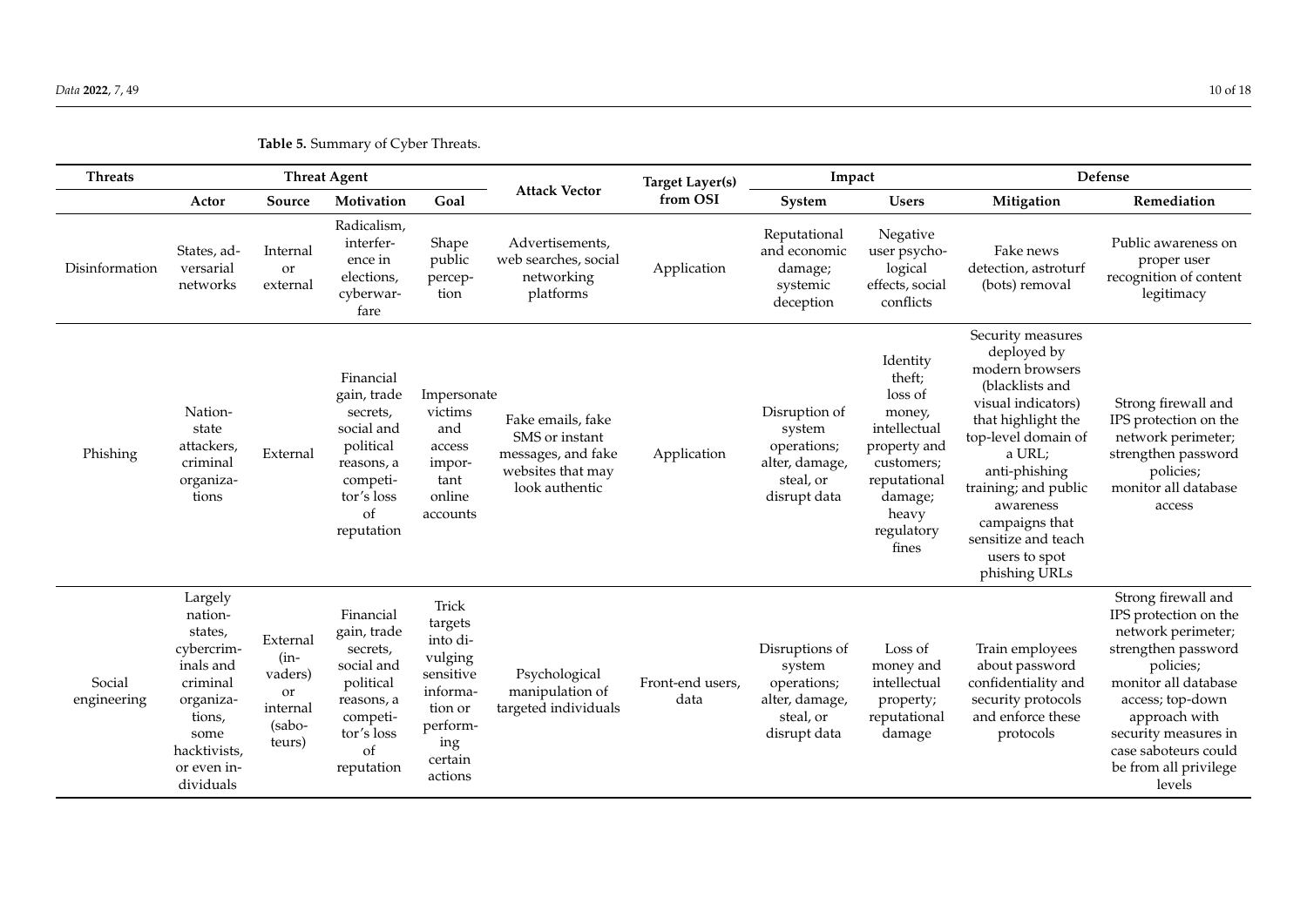**Table 5.** *Cont.*

| <b>Threats</b>                             |                                           |                            | <b>Threat Agent</b>       |                                                                                     |                                                                                                                                                                                                                                                                                                                                       | <b>Target Layer(s)</b>                   | Impact                                                                                                                             |                                                                                                                                                                                                  | Defense                                                                                                                                                                                                                         |                                                                                                                                                                                                                                                                                                                                               |
|--------------------------------------------|-------------------------------------------|----------------------------|---------------------------|-------------------------------------------------------------------------------------|---------------------------------------------------------------------------------------------------------------------------------------------------------------------------------------------------------------------------------------------------------------------------------------------------------------------------------------|------------------------------------------|------------------------------------------------------------------------------------------------------------------------------------|--------------------------------------------------------------------------------------------------------------------------------------------------------------------------------------------------|---------------------------------------------------------------------------------------------------------------------------------------------------------------------------------------------------------------------------------|-----------------------------------------------------------------------------------------------------------------------------------------------------------------------------------------------------------------------------------------------------------------------------------------------------------------------------------------------|
|                                            | Actor                                     | Source                     | Motivation                | Goal                                                                                | <b>Attack Vector</b>                                                                                                                                                                                                                                                                                                                  | from OSI                                 | System                                                                                                                             | <b>Users</b>                                                                                                                                                                                     | Mitigation                                                                                                                                                                                                                      | Remediation                                                                                                                                                                                                                                                                                                                                   |
| Web<br>application<br>attacks              | Nation-<br>states,<br>cybercrim-<br>inals | Internal                   | Disruption                | Gain<br>access to<br>sensitive<br>informa-<br>tion,<br>profit                       | Program alterations,<br>unauthorized<br>software code<br>injections                                                                                                                                                                                                                                                                   | Application,<br>presentation,<br>session | Can alter,<br>damage, steal,<br>or disrupt<br>systems or<br>data; lock<br>access to or<br>release system<br>information or<br>data | Steal<br>personal<br>information<br>(i.e.,<br>financial or<br>health);<br>falsify or<br>modify<br>personal<br>data; lock<br>access to or<br>release<br>sensitive<br>information<br>to the public | Software updates;<br>anomaly detection;<br>software quality<br>checks/assurance                                                                                                                                                 | Correction of<br>compromised<br>software components;<br>backup versions<br>rollback                                                                                                                                                                                                                                                           |
| Distributed<br>denial of<br>service (DDoS) | Nation-<br>states,<br>cybercrim-<br>inals | External                   | Operational<br>disruption | Impair<br>systems                                                                   | Overwhelming a<br>target device,<br>network, or web<br>program/software<br>with traffic                                                                                                                                                                                                                                               | Network,<br>transport                    | Network<br>outage,<br>operational<br>disruption,<br>financial loss                                                                 | Lock out of<br>net-<br>works/systems;<br>productivity<br>loss                                                                                                                                    | Frequent network<br>traffic monitoring;<br>regular update of<br>authorized traffic<br>sources                                                                                                                                   | Enforce access control<br>lists; filter<br>unauthorized traffic<br>from networked<br>attackers                                                                                                                                                                                                                                                |
| Malware                                    | Nation-<br>states,<br>cybercrim-<br>inals | Internal<br>or<br>external | Ideology,<br>profit       | Gain<br>access to<br>sensitive<br>informa-<br>tion,<br>damage<br>systems<br>or data | Viruses, worms,<br>trojans; viruses are<br>executable<br>programs that insert<br>codes into<br>legitimate<br>programs. Worms<br>are self-replicating<br>programs that<br>spread in systems to<br>drain their<br>resources. Trojans<br>are malicious<br>programs disguised<br>as legitimate<br>software aimed at<br>damaging a system. | Application,<br>presentation,<br>session | Can alter,<br>damage, steal,<br>or disrupt<br>systems or<br>data Lock<br>access to or<br>release system<br>information or<br>data  | Steal<br>personal<br>information<br>(i.e.,<br>financial or<br>health);<br>falsify or<br>modify<br>personal<br>data; lock<br>access to or<br>release<br>sensitive<br>information<br>to the public | Anomaly detection;<br>misuse detection<br>approach;<br>host-based<br>monitoring of<br>system activities;<br>network-based<br>monitoring of<br>traffic; machine<br>learning security<br>detection analysis;<br>employee training | Update firewall and<br>network intrusion<br>detection system rules<br>at local network<br>access point; take<br>down malware<br>command and control<br>infrastructure at<br>internet service<br>providers of top-level<br>domain; perform<br>attack attribution to<br>identify culprits;<br>machine<br>learning-based<br>detection approaches |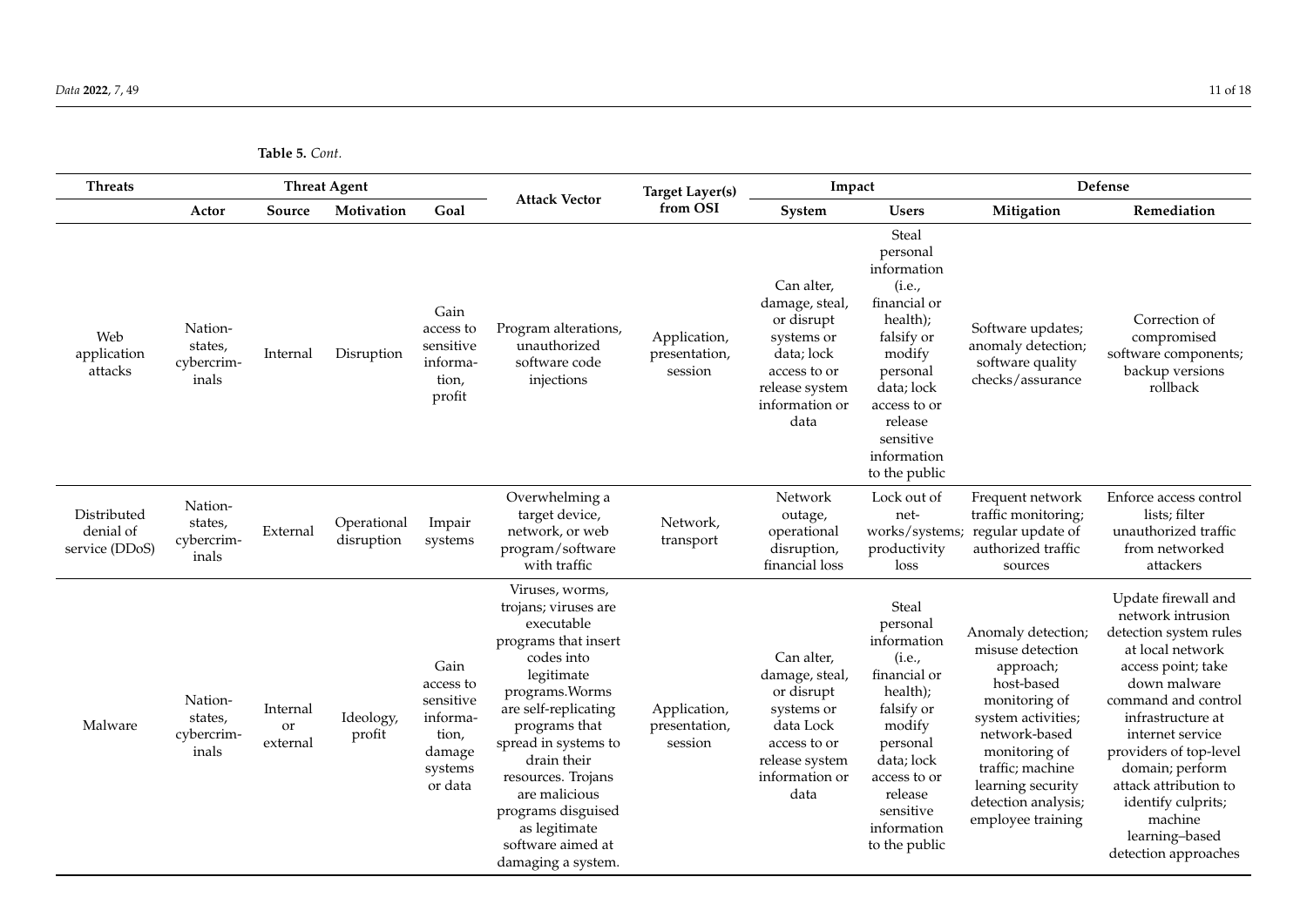**Table 5.** *Cont.*

| <b>Threats</b>                           |                                                       |          | <b>Threat Agent</b>             |                                                                                                             |                                                                                                                                                                                                                                                                                                                                                                                                                                       | <b>Target Layer(s)</b>                   | Impact                                 |                                                                                                         | Defense                                                                                                                                                                                                                         |                                                                                      |  |
|------------------------------------------|-------------------------------------------------------|----------|---------------------------------|-------------------------------------------------------------------------------------------------------------|---------------------------------------------------------------------------------------------------------------------------------------------------------------------------------------------------------------------------------------------------------------------------------------------------------------------------------------------------------------------------------------------------------------------------------------|------------------------------------------|----------------------------------------|---------------------------------------------------------------------------------------------------------|---------------------------------------------------------------------------------------------------------------------------------------------------------------------------------------------------------------------------------|--------------------------------------------------------------------------------------|--|
|                                          | Actor                                                 | Source   | Motivation                      | Goal                                                                                                        | <b>Attack Vector</b>                                                                                                                                                                                                                                                                                                                                                                                                                  | from OSI                                 | System                                 | <b>Users</b>                                                                                            | Mitigation                                                                                                                                                                                                                      | Remediation                                                                          |  |
| Ransomware                               | Nation-<br>states,<br>cybercrim-<br>inals             | External | Ideology,<br>profit             | Extortion:<br>block<br>access to<br>data or<br>systems,<br>or lock<br>systems<br>until<br>ransom<br>is paid | A Trojan or a worm<br>is deployed via<br>phishing or visiting<br>a compromised<br>website, where<br>malicious software<br>installs on a system<br>or computer,<br>causing that system<br>or information to be<br>encrypted. Upon<br>encryption, a<br>ransom message is<br>displayed stating<br>the deadline for<br>monetary payment<br>(often in bitcoin).<br>Once paid, an<br>encryption key is<br>provided to unlock<br>the system. | Application,<br>presentation,<br>session | Lock system<br>until ransom<br>is paid | Expose<br>sensitive,<br>personal, or<br>embarrass-<br>ing<br>information<br>unless<br>ransom is<br>paid | Anomaly detection;<br>misuse detection<br>approach;<br>host-based<br>monitoring of<br>system activities;<br>network-based<br>monitoring of<br>traffic; machine<br>learning security<br>detection analysis;<br>employee training | Prepare recovery plan,<br>protect privileged<br>roles, incrementally<br>remove risks |  |
| Advanced<br>persistent<br>threats (APTs) | Nation-<br>states or<br>state-<br>sponsored<br>groups | External | Malicious,<br>geopoliti-<br>cal | Stay un-<br>detected<br>to steal<br>data                                                                    | Spear phishing for<br>initial network<br>entry                                                                                                                                                                                                                                                                                                                                                                                        | Application                              | Disruption,<br>data breach             | Financial<br>damage,<br>data<br>exfiltration                                                            | Malicious traffic<br>detection, access<br>control, user<br>education                                                                                                                                                            | Threat intelligence                                                                  |  |
| Polymorphic<br>threats                   | Nation-<br>states or<br>state-<br>sponsored<br>groups | External | Geopolitical                    | Gain<br>access to<br>sensitive<br>informa-<br>tion,<br>damage<br>system<br>or data                          | Social engineering<br>or phishing                                                                                                                                                                                                                                                                                                                                                                                                     | Application                              | Disruption                             | Financial<br>damage                                                                                     | Behavior-based<br>detection, user<br>education                                                                                                                                                                                  | Behavior blocking<br>and containment                                                 |  |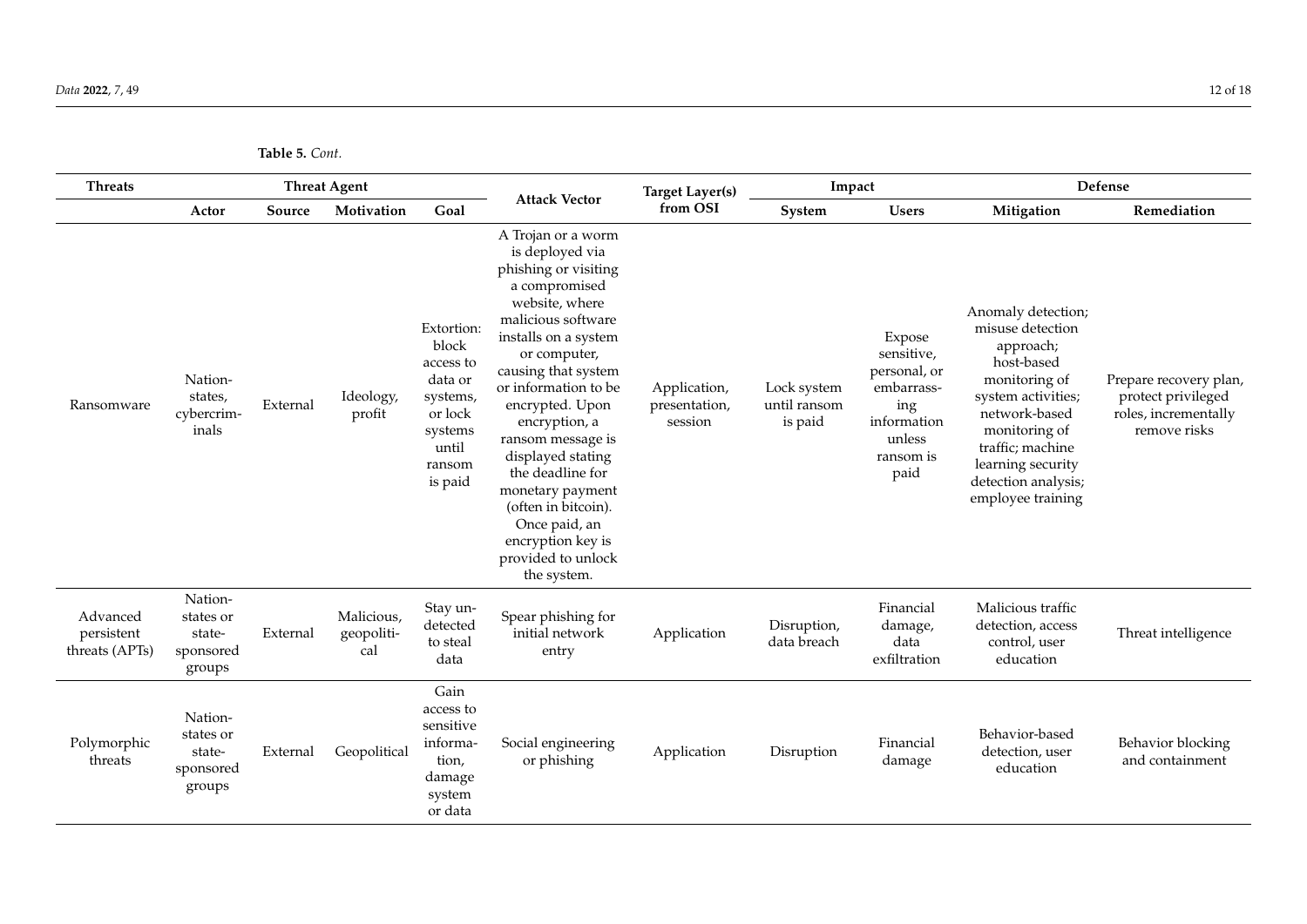<span id="page-12-0"></span>

| <b>Threats</b>       |                                      |          | <b>Threat Agent</b>              |                                                                                    |                                                                          | <b>Target Layer(s)</b> | Impact                     |                                        | Defense                                                                 |                              |
|----------------------|--------------------------------------|----------|----------------------------------|------------------------------------------------------------------------------------|--------------------------------------------------------------------------|------------------------|----------------------------|----------------------------------------|-------------------------------------------------------------------------|------------------------------|
|                      | Actor                                | Source   | Motivation                       | Goal                                                                               | <b>Attack Vector</b>                                                     | from OSI               | System                     | <b>Users</b>                           | Mitigation                                                              | Remediation                  |
| Zero-day<br>threats  | Cyber<br>criminals,<br>hacktivists   | Internal | Financial<br>gain,<br>ideology   | Gain<br>access to<br>sensitive<br>informa-<br>tion                                 | Unknown software<br>vulnerability, social<br>engineering, or<br>phishing | Application            | Disruption,<br>data breach | Financial<br>damage,<br>identity theft | Traffic monitoring,<br>malware detection,<br>user education             | Patch                        |
| Composite<br>threats | Organizations,<br>cyber<br>criminals | External | Financial<br>gain,<br>disruption | Gain<br>access to<br>sensitive<br>informa-<br>tion,<br>damage<br>system<br>or data | Social engineering<br>or phishing                                        | Multiple layers        | Disruption,<br>destruction | Data<br>exfiltration                   | User education,<br>intrusion<br>prevention,<br>continuous<br>monitoring | Network behavior<br>analysis |

| Table 5. Cont. |
|----------------|
|                |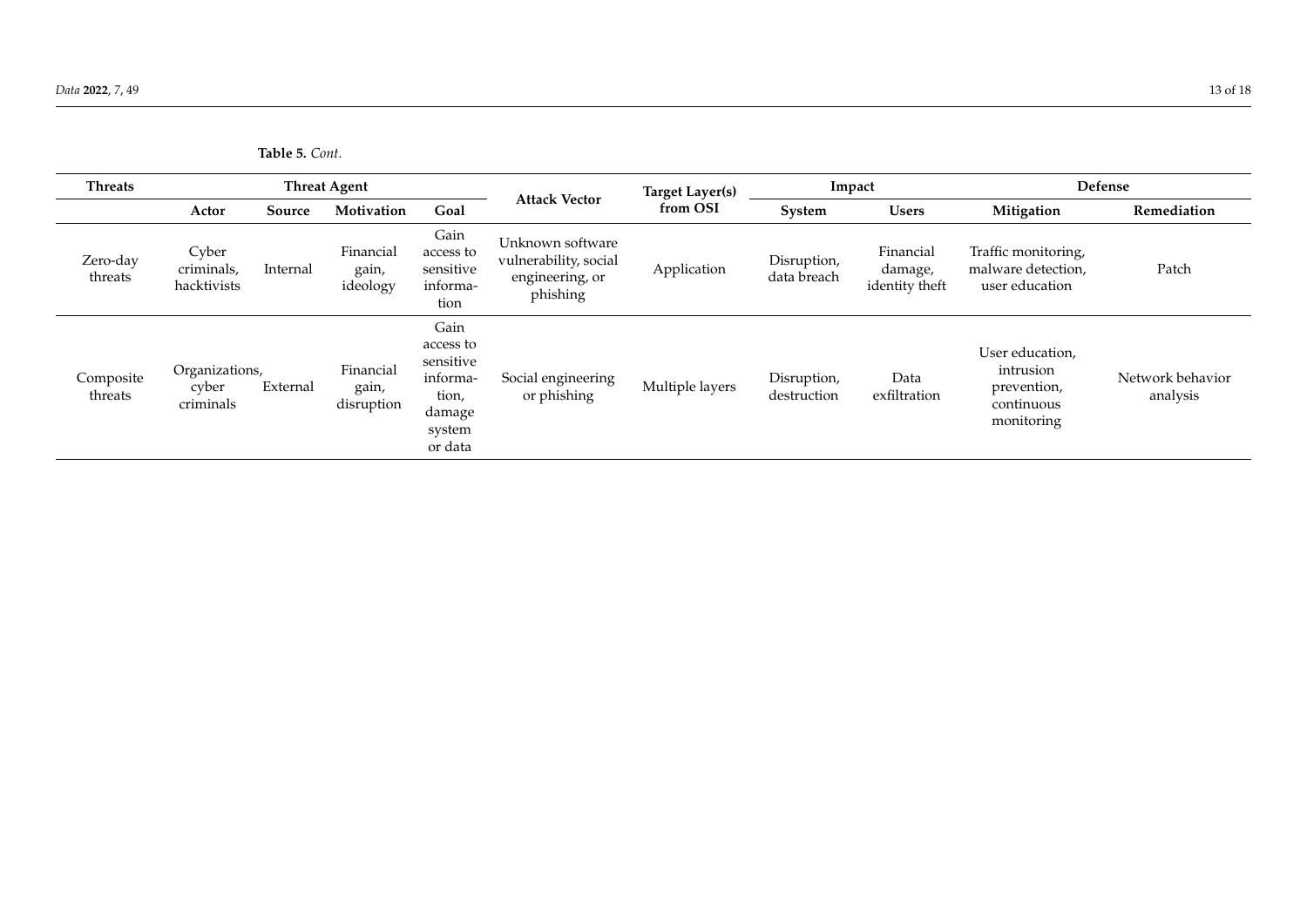## **5. Discussion**

# *5.1. Disinformation, Phishing, Social Engineering*

Since phishing is essentially a major technique of social engineering, they are the same in a lot of aspects [\[16\]](#page-16-7). The threats of phishing and social engineering both target security layers of data and users, both of them directly manipulate victims to divulge sensitive information [\[51\]](#page-17-11). Social engineering/phishing and disinformation are similar in terms of their threat actors, impact, and defense methods. All these threats involve nation-state attackers, reputational and economic damage, and the defense methods of public education and detection measures for suspicious activities. In addition, both social engineering/phishing and disinformation directly trick front-end users. Human weaknesses, traditionally targeted by attackers, are consistent between disinformation and phishing. Research has found that intuitive thinking style and willingness to share personal information significantly lead to a higher risk of phishing [\[60\]](#page-17-20). This is similar to the disinformation trap given Pennycook et al., (2020) [\[61\]](#page-17-21) in their finding that disinformation is driven by victims' cognitive laziness. While social engineering/phishing attacks are more driven by economic gains, disinformation is more motivated by radicalism, interference in elections, or cyberwarfare. The different motivations lead to the distinct goals of these attacks—while social engineering/phishing aims at obtaining sensitive information and make money from the attack, disinformation is used to achieve the goal of reshaping public perception. The attack vectors for social engineering are mainly communications through email or phone messages, while for disinformation they could be through various approaches, such as advertisements, web searches, and social media. Overall, our findings lend support to Caramancion 's (2020) [\[8\]](#page-15-7) argument that disinformation should be classified as a cyber threat.

#### *5.2. Disinformation and Web Application Attacks*

The commonality of web application and disinformation attacks is their characteristic and design for hiding behind a legitimate surface vector. Whereas the former is usually embedded in software and its components, the latter is usually engineered to appear as a legitimate authoritative source of news information. To lure users, they both rely on the human contextual vulnerability to trust familiar procedures and interfaces. It should further be emphasized that they are both carefully engineered to deceive, and as such, recognition of their true nature remains elusive unless a user is trained and familiar with them.

## *5.3. Disinformation and Distributed Denial of Service (DDoS)*

The common ground between disinformation and distributed denial of service (DDoS) rests upon the coordinated acts of propaganda on the part of the threat enforcers, which can either be humans or their mechanical counterparts. While DDoS attacks aim at the disruption of services, disinformation's goal is to reshape public perception. Furthermore, they can be both commonly funded by adversarial entities such as nations or institutions due to the costs associated with their massive deployments on a global scale. Preventive mechanisms on both of their phenomena require prompt detection. While DDoS are typically recognized through intrusion detection/prevention systems, disinformation instances are typically detected in the automated detectors in social platforms after a reporter (or crowd reporters) notify the involved providers. Finally, strategies for their remediation are geared more towards developers and providers since these threats operate at the level of the medium itself.

#### *5.4. Disinformation, Malware, and Ransomware*

Malware is malicious software or firmware that gains unauthorized access to a system affecting the confidentiality, integrity, or availability of that system or data [\[48\]](#page-17-8). Ransomware, in turn, is one of the "most profitable" and "popular forms" of malware that gains unauthorized access to a system holding it hostage until demands, typically monetary, are met [\[62\]](#page-17-22). The threats of malware and ransomware are similar in that they both target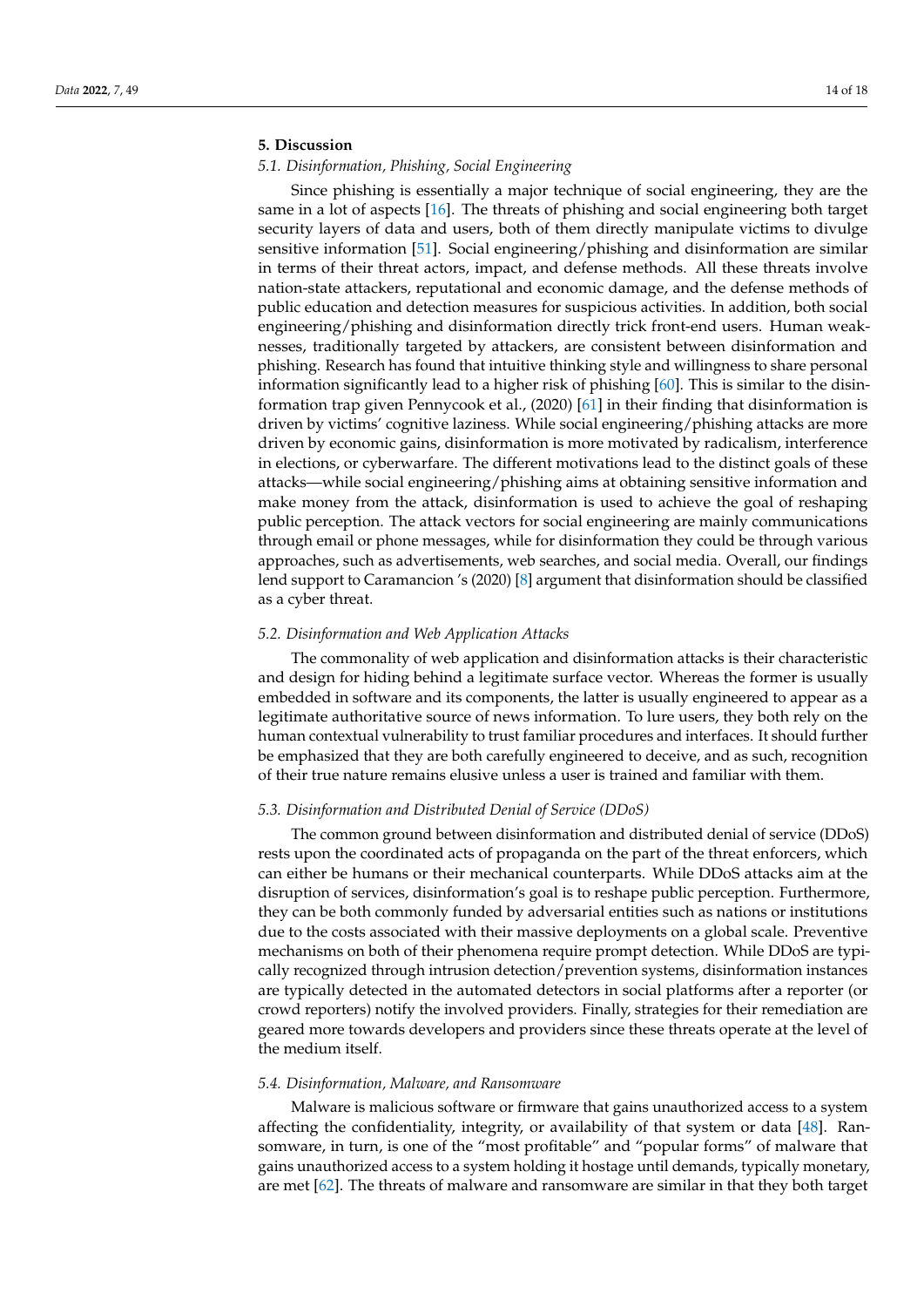data and users, both seeking to trick users into opening an attachment or clicking a link containing malicious code. Malware in its various forms, as well as ransomware, is similar to disinformation in terms of threat actors, targets, impacts, and defense mechanisms. The impact of malware is much like disinformation in that it can lead to reputational damage, economic loss, or loss of public trust. For example, if a hospital faces a ransomware attack, disinformation about the hospital's practices can hurt its reputation and cause the loss of its ability to perform at optimal capacity, resulting in economic loss, or even worse, physical lives lost. Alongside this loss of reputation, the public may not feel secure or safe seeking medical treatment at that hospital. In addition, malware and disinformation both trick front-end users. Such deception in malware is found via email attachments, malicious advertising (malvertising), fake software installations, infected USB drives, infected applications, phishing emails, and more [\[62\]](#page-17-22). Much like disinformation preys on human weaknesses, so too does malware. While forms of malware, including ransomware, are more driven by profit, disinformation seeks to reshape public perception or fulfill a preset agenda. In terms of defense, both malware and disinformation can be mitigated via machine learning or analogy, or disinformation detection. Similarly, for remediation and to mitigate the threats to various systems, addressing humans via public awareness and, more importantly, employee training is becoming commonplace. In this, bring your own device programs, safe email attachment practices, or training on depicting scams, or suspicious emails are seen across organizations, universities, and governments. Much like the defense mechanisms for countering disinformation, to protect against malware, it is recommended that you be careful online, where the risk of contracting malware or falling victim to misinformation is more common.

#### *5.5. Disinformation, Zero-Day Attacks, and New Generation Threats*

New generation threats are multi-vectored and often multi-staged. Advanced persistent threats (A.P.T.s) (also known as advanced targeted attacks, or A.T.A.s) are sophisticated network attacks in which an unauthorized person gains access to a network and stays undetected for a long period of time [\[63\]](#page-17-23). The A.P.T.s and disinformation share persistence as a common trait. These threats spread through networks, where disinformation is most commonly spread on social media. They can often be funded and used by nations or nation-funded organizations.

A polymorphic threat is a cyberattack—such as a virus, worm, spyware, or Trojan—that constantly changes ("morphs"), making it nearly impossible to detect using signature-based defenses [\[63\]](#page-17-23). Polymorphic threats and disinformation are difficult to spot. A network or social media platform can block activities based on behaviors.

A zero-day threat is a cyberattack on a publicly unknown operating system or application vulnerability, so named because the attack was launched on (or increasingly before) "day zero" of public awareness of the vulnerability [\[63\]](#page-17-23).

Both zero-day threats and disinformation can impact organizational reputation and influence public opinion negatively. While the outcome can be costly, both financially and socially, the threats often are not discovered until the damage has been done.

Another new generation threat is composite threat. The composite threats are also called blended threats, which combine syntactic and semantic attack approaches [\[64\]](#page-17-24). Composite threats and disinformation have the commonality of using multiple media or methods. Disinformation can be spread through various communication platforms, such as social media or private messaging. Composite threats utilize a mix of malicious tools and exploits multiple vulnerabilities.

Many of the new generation threats and disinformation have similar threat actors, impacts, and they call attention to the importance of user education. As with other cyber threats, it is important for users to be aware of disinformation as a threat and be educated about new risks.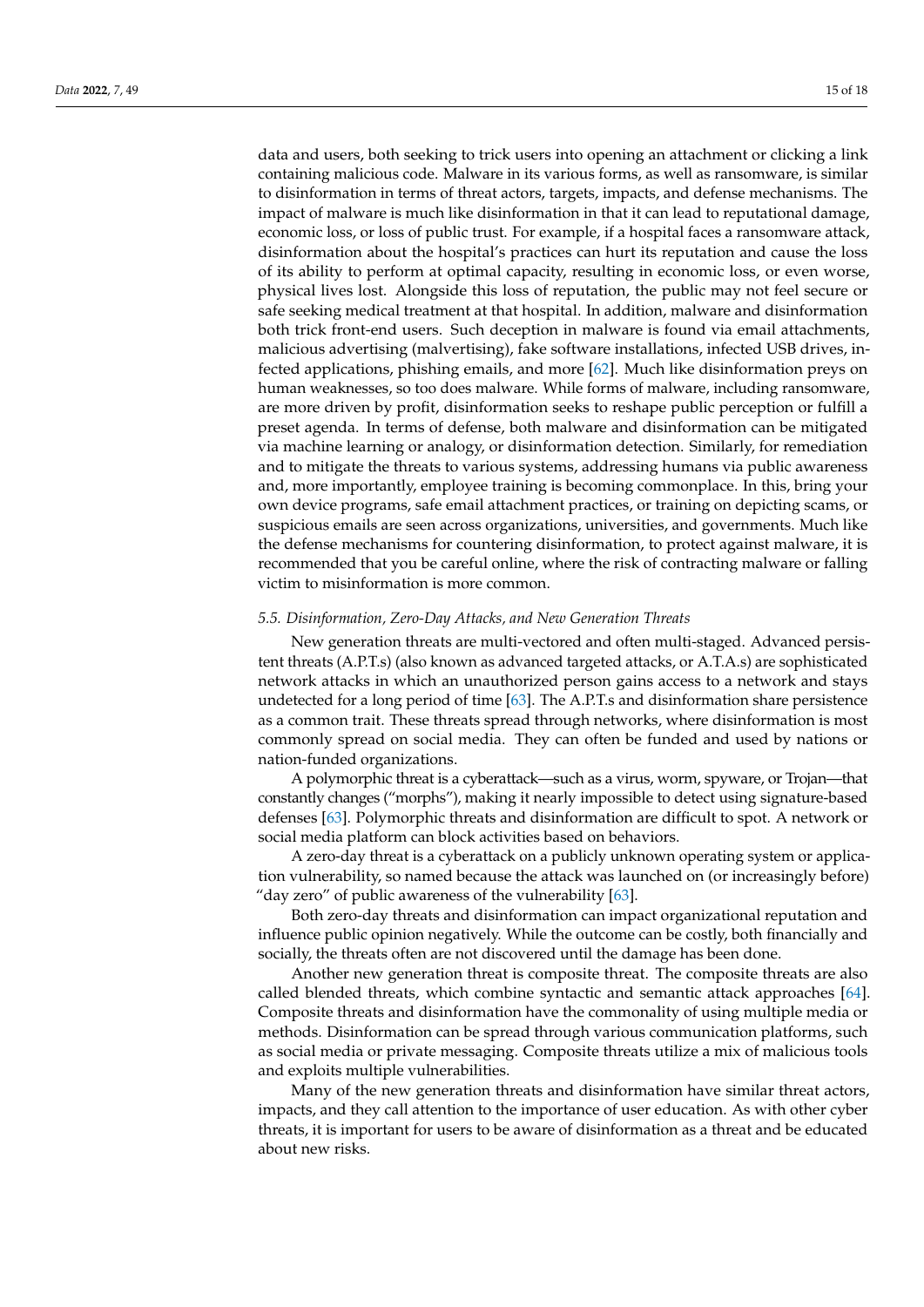# **6. Conclusions and Future Works**

As nations and organizations seek increased cybersecurity, it is essential for them to take into consideration all risks that may play on human weaknesses or affect their functional operations, reputation, or public safety. The findings of this study lend support to Caramancion 's (2020) [\[8\]](#page-15-7) argument that disinformation should be classified as a cyber threat. As signified in this study, most, if not all, cyber threats play on human weaknesses, at least to some degree. Much like phishing, DDOS, malware, or A.P.T.s, disinformation too plays on human weaknesses. It is critical that as information threats increase, practitioners and academics alike begin to view disinformation through the lens of a critical cyber threat.

In the future, we recommend that cybersecurity threats are updated in manuals, and disinformation is better understood and discussed in the context of the harm it may present to particular individuals, groups, organizations, or governments. Disinformation must be discussed outside of political realm, to encompass the threats it poses to cybersecurity and daily decisions. Beyond simply defining disinformation and outlining what it consists of, one must properly stipulate its role in society and how disinformed individuals threaten businesses, processes, or the very government on which a country relies. The goal of this paper is to raise awareness on disinformation and cyber threats by providing a novel approach to categorizing it as a cyber threat with regard to the impact of and defense mechanisms needed to mitigate the harm. In the midst of a global pandemic, increasing inequalities, and widening digital divides emphasize the need for a better understanding of the threats the world faces, especially as more turn to technology for work and leisure, we must properly define, protect against, and mitigate cybersecurity threats. Thus, the disinformation infodemic requires a calculated and coordinated effort by governments, businesses, and the public to create robust standards and implement stronger humancentric defenses.

**Author Contributions:** Conceptualization, K.M.C.; methodology, K.M.C. and E.S.J.; formal analysis, K.M.C., Y.L., E.D. and E.S.J.; investigation, K.M.C. and Y.L.; resources, K.M.C.; data curation, Y.L.; writing—original draft preparation, K.M.C., Y.L., E.D. and E.S.J.; writing—review and editing, K.M.C.; visualization, K.M.C. and Y.L.; supervision, K.M.C.; project administration, K.M.C.; funding acquisition, K.M.C. All authors have read and agreed to the published version of the manuscript.

**Funding:** This research received no external funding.

**Institutional Review Board Statement:** Not applicable.

**Informed Consent Statement:** Not applicable.

**Conflicts of Interest:** The authors declare no conflict of interest.

## **References**

- <span id="page-15-0"></span>1. McCorkindale, T. IPR Disinformation in Society Report; p. 23. 2019. Available online: [https://instituteforpr.org/ipr](https://instituteforpr.org/ipr-disinformation-study)[disinformation-study](https://instituteforpr.org/ipr-disinformation-study) (accessed on 11 December 2021).
- <span id="page-15-1"></span>2. Coble, S. Cybersecurity Community Concerned about Misinformation. Available online: [https://www.infosecurity-magazine.](https://www.infosecurity-magazine.com/news/us-concerned-about-misinformation) [com/news/us-concerned-about-misinformation](https://www.infosecurity-magazine.com/news/us-concerned-about-misinformation) (accessed on 10 December 2021).
- <span id="page-15-2"></span>3. Wardle, C.; Derakshan, H. *Information Disorder: Toward an Interdisciplinary Framework for Research and Policy Making*; Council of Europe: Strasbourg, France, 2017.
- <span id="page-15-3"></span>4. Jaiman, A. Disinformation Is a Cybersecurity Threat. The Startup. Available online: [https://medium.com/swlh/disinformation](https://medium.com/swlh/disinformation-is-a-cybersecurity-threat-335681b15b48)[is-a-cybersecurity-threat-335681b15b48](https://medium.com/swlh/disinformation-is-a-cybersecurity-threat-335681b15b48) (accessed on 12 December 2021).
- <span id="page-15-4"></span>5. Pendell, K. LibGuides: Identify & Challenge Disinformation (aka Fake News): Examples. Portland State University. Available online: <https://guides.library.pdx.edu/fakenews> (accessed on 12 December 2021).
- <span id="page-15-5"></span>6. CISA. COVID-19 Disinformation Activity. May 2020. Available online: [https://www.cisa.gov/publication/covid-19](https://www.cisa.gov/publication/covid-19-disinformation-activity) [-disinformation-activity](https://www.cisa.gov/publication/covid-19-disinformation-activity) (accessed on 12 December 2021).
- <span id="page-15-6"></span>7. National Academies of Sciences, Engineering, and Medicine. Appendix A—Categorized List of Cybersecurity Threats. In *Guidebook on Best Practices for Airport Cybersecurity*; The National Academies Press: Washington, DC, USA, 2015. [\[CrossRef\]](http://doi.org/10.17226/22116)
- <span id="page-15-7"></span>8. Caramancion, K.M. An exploration of disinformation as a cybersecurity threat. In Proceedings of the 2020 3rd IEEE International Conference on Information and Computer Technologies (ICICT), San Jose, CA, USA, 9–12 March 2020; pp. 440–444.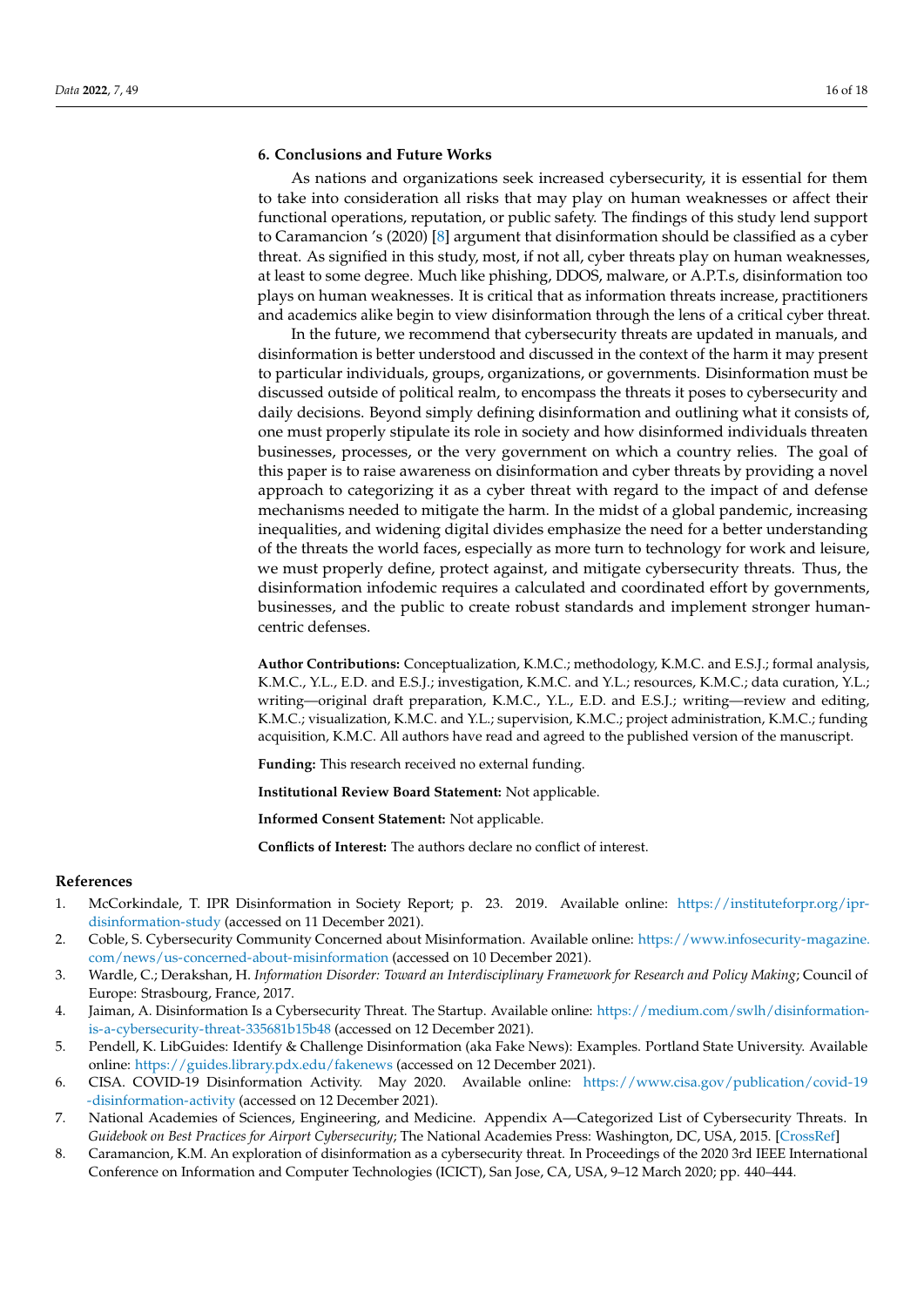- <span id="page-16-0"></span>9. European Union Agency for Cybersecurity. *ENISA Threat Landscape 2021: April 2020 to Mid July 2021*; European Union Agency for Cybersecurity: Attiki, Greece, 2021. Available online: <https://data.europa.eu/doi/10.2824/324797> (accessed on 13 March 2022).
- <span id="page-16-1"></span>10. Joshua, H.-C. Stop talking about fake news! *Inquiry* **2019**, *62*, 1033–1065.
- <span id="page-16-2"></span>11. Caramancion, K.M. Understanding the Impact of Contextual Clues in Misinformation Detection. In Proceedings of the 2020 IEEE International IOT, Electronics and Mechatronics Conference (IEMTRONICS), Toronto, ON, Canada, 21–24 April 2021; pp. 1–6.
- <span id="page-16-3"></span>12. Stahl, B.C. On the difference or equality of information, misinformation, and disinformation: A critical research perspective. *Informing Sci. Int. J. Emerg. Transdiscipl.* **2006**, *9*, 83–96. [\[CrossRef\]](http://doi.org/10.28945/473)
- <span id="page-16-4"></span>13. Howard, P.N.; Bradshaw, S. The global organization of social media disinformation campaigns. *J. Int. Aff.* **2019**, *71*, 23–32.
- <span id="page-16-5"></span>14. Larry, C. *Cyber-Risk Oversight, Director's Handbook Series*; Internet Security Alliance: Arlington, VA, USA, 2017; Available online: <https://regents.universityofcalifornia.edu/regmeet/july18/b4attach1.pdf> (accessed on 10 December 2021).
- <span id="page-16-6"></span>15. Hill, J. The 4 Levels of Cybersecurity Readiness. (n.d.). Available online: [https://www.business.att.com/learn/research-reports/](https://www.business.att.com/learn/research-reports/the-4-levels-of-cybersecurity-readiness.html) [the-4-levels-of-cybersecurity-readiness.html](https://www.business.att.com/learn/research-reports/the-4-levels-of-cybersecurity-readiness.html) (accessed on 12 December 2021).
- <span id="page-16-7"></span>16. NIST. *Special Publication 800-30 Revision 1—Guide for Conducting Risk Assessments*; NIST Special Publication: Gaithersburg, MD, USA, 2012.
- <span id="page-16-8"></span>17. Ross, R.; Michael, M.; Janet, O. *Systems Security Engineering: Considerations for a Multidisciplinary Approach in the Engineering of Trustworthy Secure Systems*; No. NIST Special Publication (SP) 800-160 (Withdrawn); National Institute of Standards and Technology: Gaithersburg, MD, USA, 2016.
- <span id="page-16-9"></span>18. Brauch, H.G.; Úrsula, O.S.; Czeslaw, M.; John, G.; Patricia, K.-M.; Béchir, C.; Pál, D.; Joern, B. *Coping with Global Environmental Change, Disasters and Security: Threats, Challenges, Vulnerabilities and Risks*; Springer Science & Business Media: Berlin/Heidelberg, Germany, 2011; Volume 5.
- <span id="page-16-10"></span>19. Sinanaj, G.; Zafar, H. Who wins in a data breach?—A comparative study on the intangible costs of data breach incidents. In Proceedings of the Pacific Asia Conference on Information Systems, PACIS 2016, Chiayi, Taiwan, 27 June–1 July 2016; p. 60.
- <span id="page-16-11"></span>20. Taylor, T. How Reputational Damage from a Data Breach Affects Consumer Perception. Available online: [https://www.securelink.](https://www.securelink.com/blog/reputation-risks-how-cyberattacks-affect-consumer-perception) [com/blog/reputation-risks-how-cyberattacks-affect-consumer-perception](https://www.securelink.com/blog/reputation-risks-how-cyberattacks-affect-consumer-perception) (accessed on 10 December 2021).
- <span id="page-16-12"></span>21. Tounsi, W.; Rais, H. A survey on technical threat intelligence in the age of sophisticated cyber attacks. *Comput. Secur.* **2018**, *72*, 212–233. [\[CrossRef\]](http://doi.org/10.1016/j.cose.2017.09.001)
- <span id="page-16-13"></span>22. Verizon. *Verizon: 2021 Data Breach Investigations Report*; Computer Fraud & Security: New York, NY, USA, 2021. [\[CrossRef\]](http://doi.org/10.1016/s1361-3723(21)00061-0)
- <span id="page-16-14"></span>23. Goel, S.; Shawky, H.A. Estimating the market impact of security breach announcements on firm values. *Inf. Manag.* **2019**, *46*, 404–410. [\[CrossRef\]](http://doi.org/10.1016/j.im.2009.06.005)
- 24. Goel, S.; Shawky, H.A. The impact of federal and state notification laws on security breach announcements. *Commun. Assoc. Inf. Syst.* **2014**, *34*, 1–3. [\[CrossRef\]](http://doi.org/10.17705/1CAIS.03403)
- <span id="page-16-15"></span>25. Rosati, P.; Cummins, M.; Deeney, P.; Gogolin, F.; van der Werff, L.; Lynn, T. The effect of data breach announcements beyond the stock price: Empirical evidence on market activity. *Int. Rev. Financ. Anal.* **2017**, *49*, 146–154. [\[CrossRef\]](http://doi.org/10.1016/j.irfa.2017.01.001)
- <span id="page-16-16"></span>26. Thales; Verint. The CyberThreat Handbook. Available online: [https://www.thalesgroup.com/en/group/journalist/press](https://www.thalesgroup.com/en/group/journalist/press-release/cyberthreat-handbook-thales-and-verint-release-their-whos-who)[release/cyberthreat-handbook-thales-and-verint-release-their-whos-who](https://www.thalesgroup.com/en/group/journalist/press-release/cyberthreat-handbook-thales-and-verint-release-their-whos-who) (accessed on 10 December 2021).
- <span id="page-16-17"></span>27. Verizon. Data Breach Investigations Report. 2019G02G15. 2018. Available online: [https://enterprise.verizon.com/resources/](https://enterprise.verizon.com/resources/reGports/dbir) [reGports/dbir](https://enterprise.verizon.com/resources/reGports/dbir) (accessed on 10 December 2021).
- <span id="page-16-18"></span>28. Verizon. *Verizon Data Breach Investigations Report*; Verizon: New York, NY, USA, 2020.
- <span id="page-16-19"></span>29. Prasad, R.; Rohokale, V. Cyber Threats and Attack Overview. In *Springer Series in Wireless Technology*; Springer Science and Business Media LLC: Berlin/Heidelberg, Germany, 2019; pp. 15–31.
- <span id="page-16-20"></span>30. Seemma, P.S.; Nandhini, S.; Sowmiya, M. Overview of cyber security. *Int. J. Adv. Res. Comput. Commun. Eng.* **2018**, *7*, 125–128.
- <span id="page-16-21"></span>31. Jagatic, T.N.; Johnson, N.A.; Jakobsson, M.; Menczer, F. Social phishing. *Commun. ACM* **2007**, *50*, 94–100. [\[CrossRef\]](http://doi.org/10.1145/1290958.1290968)
- <span id="page-16-22"></span>32. Krombholz, K.; Hobel, H.; Huber, M.; Weippl, E. Advanced social engineering attacks. *J. Inf. Secur. Appl.* **2015**, *22*, 113–122. [\[CrossRef\]](http://doi.org/10.1016/j.jisa.2014.09.005)
- <span id="page-16-23"></span>33. Jouini, M.; Rabai, L.B.A.; Ben Aissa, A. Classification of security threats in information systems. *Procedia Comput. Sci.* **2014**, *32*, 489–496. [\[CrossRef\]](http://doi.org/10.1016/j.procs.2014.05.452)
- <span id="page-16-24"></span>34. Alhabeeb, M.; Almuhaideb, A.; Le, P.D.; Srinivasan, B. Information security threats classification pyramid. In Proceedings of the 2010 IEEE 24th International Conference on Advanced Information Networking and Applications Workshops, Los Alamitos, CA, USA, 20–23 April 2010; pp. 208–213.
- <span id="page-16-25"></span>35. Geri´c, S.; Željko, H. Information system security threats classifications. *J. Inf. Organ. Sci.* **2007**, *31*, 51–61.
- <span id="page-16-26"></span>36. Amer, S.H.; Hamilton, J.A., Jr. Intrusion detection systems (IDS) taxonomy—A short review. *J. Softw. Technol.* **2010**, *13*, 1–3.
- <span id="page-16-27"></span>37. Simmons, C.; Charles, E.; Sajjan, S.; Dipankar, D.; Qishi, W. AVOIDIT: A cyber attack taxonomy. In Proceedings of the 9th Annual Symposium on Information Assurance, Kyoto, Japan, 4–6 June 2014; pp. 2–12.
- <span id="page-16-28"></span>38. Al Hwaitat, A.K.; Almaiah, M.A.; Almomani, O.; Al-Zahrani, M.; Al-Sayed, R.M.; Asaifi, R.M.; Adhim, K.K.; Althunibat, A.; Alsaaidah, A. Improved security particle swarm optimization (pso) algorithm to detect radio jamming attacks in mobile networks. *Int. J. Adv. Comput. Sci. Appl. (IJACSA)* **2020**, *11*, 614–624. [\[CrossRef\]](http://doi.org/10.14569/IJACSA.2020.0110480)
- <span id="page-16-29"></span>39. Fenz, S.; Andreas, E.; Thomas, N. Information security risk management: In which security solutions is it worth investing? *Commun. Assoc. Inf. Syst.* **2011**, *28*, 1–3. [\[CrossRef\]](http://doi.org/10.17705/1CAIS.02822)